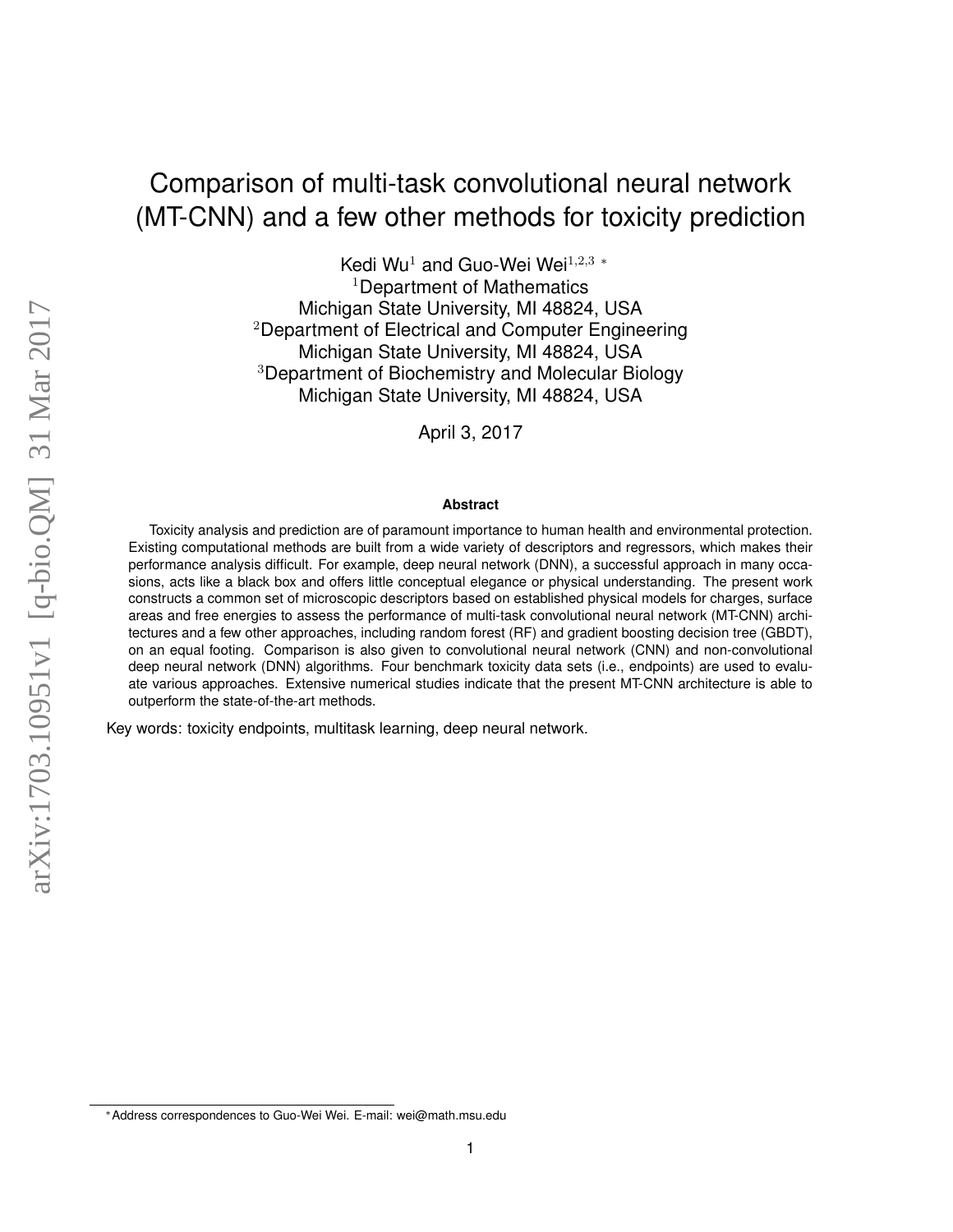# **Contents**

|              | <b>Introduction</b>                                   | 3  |
|--------------|-------------------------------------------------------|----|
| $\mathbf{I}$ | <b>Methods and algorithms</b><br>II.D<br>ILE.<br>II.F | 4  |
|              | III Data, parametrization and evaluation              | 8  |
|              | <b>IV Results</b>                                     | 9  |
| $\mathbf{V}$ | <b>Discussion</b>                                     | 12 |
|              | <b>VI</b> Conclusion                                  | 15 |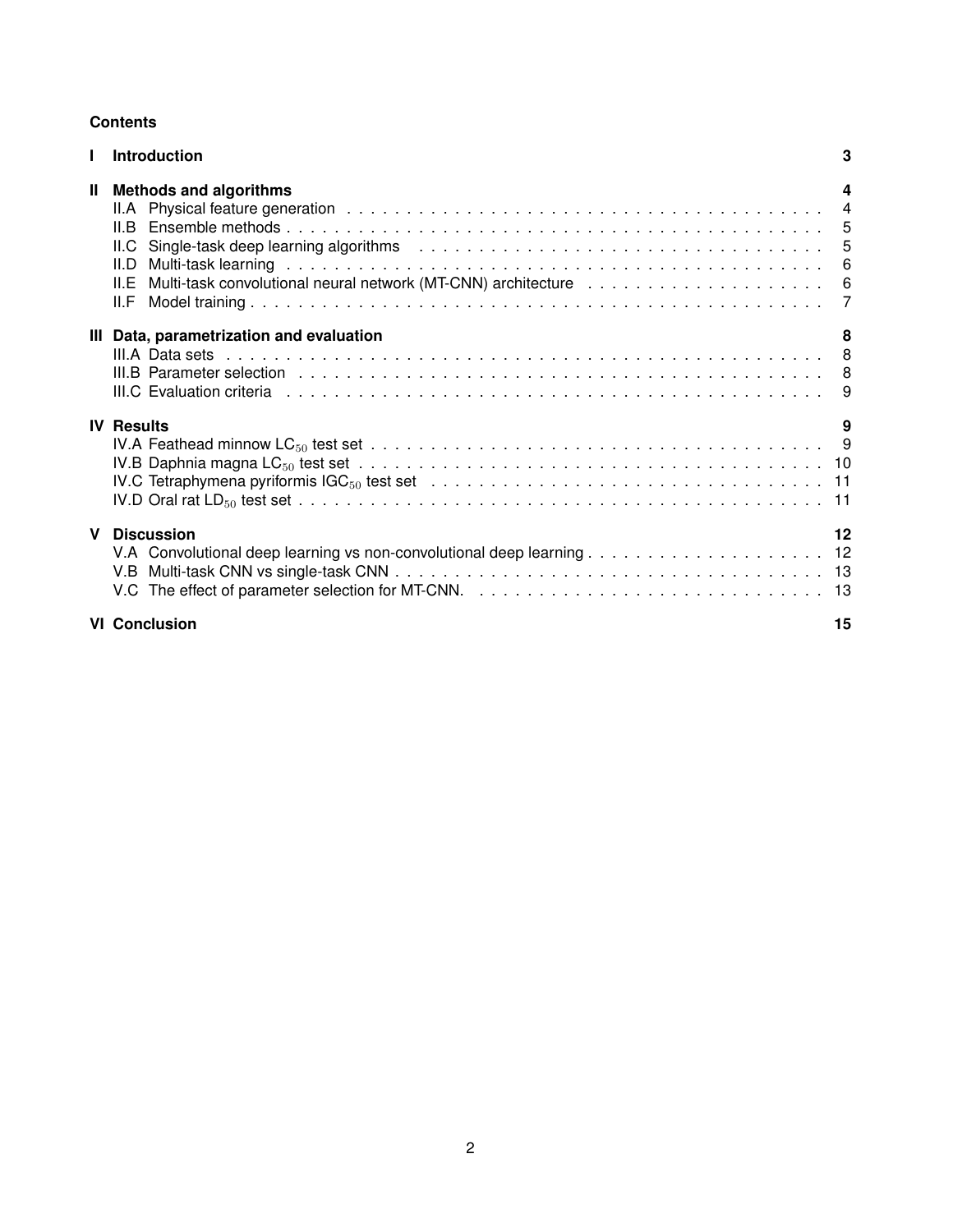## <span id="page-2-0"></span>**I Introduction**

Toxicity is a measure of the degree to which a chemical can adversely affect an organism. These adverse effects, which are called toxicity endpoints, can be quantitatively or qualitatively measured by their effects on given targets. Most toxicity tests aim to protest human from harmful effects caused by chemical substances and are traditionally conducted in *in vivo* or *in vitro* manner. Nevertheless, such experiments are usually very time consuming and cost intensive, and even give rise to ethical concerns when it comes to animal tests. Therefore, computer-aided methods, or *in silico* methods, have been developed to improve prediction efficiency without sacrificing too much of accuracy. Quantitative structure activity relationship (QSAR) approach is one of the most popular and commonly used approaches. The basic QASR assumption is that similar molecules have similar activities. Therefore by studying the relationship between chemical structures and biological activities, it is possible to predict the activities of new molecules without actually conducting lab experiments. Thanks to the development of high throughput screening (HTS) techniques, researchers are now able to quickly and routinely handle thousands of chemicals, which in turn provides high volume data for drug discovery and for training and validating QSAR models.

A major concern for developing QSAR models is to choose appropriate chemical features (descriptors). On one hand, QSAR models are easy to interpret if molecular features are well studied and are of chemical or physical meanings. Using excessive or insufficient descriptors, however, can make interpretation of QSAR models very difficult. The general feature selection process may cause problems in situations where statistically important features may not be biologically interpretable. On the other hand, the development of accurate QSAR models demands sufficiently large number of training chemicals and reasonable external validation sets. A QSAR model is likely to overfit data and fails to give satisfactory predictions if limited amount of experimental data is available. In addition, QSAR models that involve a large set of descriptors may frequently encounter chemicals of particular interest that are out of QSAR's applicable domain because one or more descriptors cannot be constructed. In such cases, new models have to be developed to make an accurate prediction.

There are several types of algorithms to generate QSAR models: linear models based on linear regression and linear discriminant analysis;<sup>[1](#page-15-0)</sup> nonlinear models including nearest neighbor,<sup>[2,](#page-15-1)[3](#page-15-2)</sup> support vector machine<sup>[1,](#page-15-0)[4,](#page-15-3)[5](#page-15-4)</sup> and random forest.<sup>[6](#page-15-5)</sup> These methods have advantages and disadvantages<sup>[7](#page-15-6)</sup> due to their statistics natures. For instance, linear models overlook the relatedness between different features, while nearest neighbor method largely depends on the choice of descriptors. To overcome these difficulties, more refined and advanced machine learning methods have been introduced. Multi-task learning  $(MTL)^8$  $(MTL)^8$  was proposed partially to deal with aforementioned data sparsity problem. The idea of MTL is to learn the so-called 'inductive bias' from related tasks to improve accuracy using the same representation. In other words, MTL aims at learning a shared and generalized feature representation from multiple tasks. It is therefore promising to learn shared information across different tasks and give better predictions. Indeed, MTL strategies have brought new insights to bioinformatics since compounds from related assays may share features at various feature levels, which is extremely helpful if data set is small. Successful applications include splice-site and MHC-I binding prediction<sup>[9](#page-15-8)</sup> in sequence biology, gene expression analysis, and system biology.<sup>[10](#page-15-9)</sup>

Recently, deep learning  $(DL)$ ,<sup>[11,](#page-15-10)[12](#page-15-11)</sup> particularly convolutional neural network (CNN), has emerged as powerful paradigm to render a wide range of state-of-art results in signal and information processing fields, such as speech recognition<sup>[13,](#page-15-12)[14](#page-16-0)</sup> and natural language processing.<sup>[15,](#page-16-1)[16](#page-16-2)</sup> Deep learning architecture is essentially based on artificial neural networks. The major difference between deep neural network (DNN) models and non-DNN models is that DNN models consist of a large number of layers and neurons, making it possible to construct abstract features in each layer and pass higher level information to next layer. For instance, in face recognition, DNs detect blobs and edges from raw unprocessed images, and further reveal objects such as eyes and noses. As a result, DNNs can easily be applied to QSAR framework. Given a molecular feature representation, DNNs are able to capture abstract chemical features from raw unprocessed data. Dahl *et al.*[17](#page-16-3) used artificial neural network to predict activities of compounds for multiple assays at the same time. Ma *et al.*[18](#page-16-4) from Merck discussed the optimization of parameters for single and multitask neural nets and improved prediction accuracy over random forest. Another related work was done by Mayr *et al.*[19](#page-16-5) in Tox21 Data challenge, where they trained a multitask network on a dataset of 1,280 biological targets with 2 million associated data points. Ramsundar *et al.*[20](#page-16-6) further investigated the relationship between the amount of data and the number of tasks, and between the predictive power and transferability of multitask neural networks.

However, there is typically no physical interpretation of DNN results. Indeed, DNN approaches offer little conceptual understanding. In contrast, physical based methods provide conceptual elegance in terms of first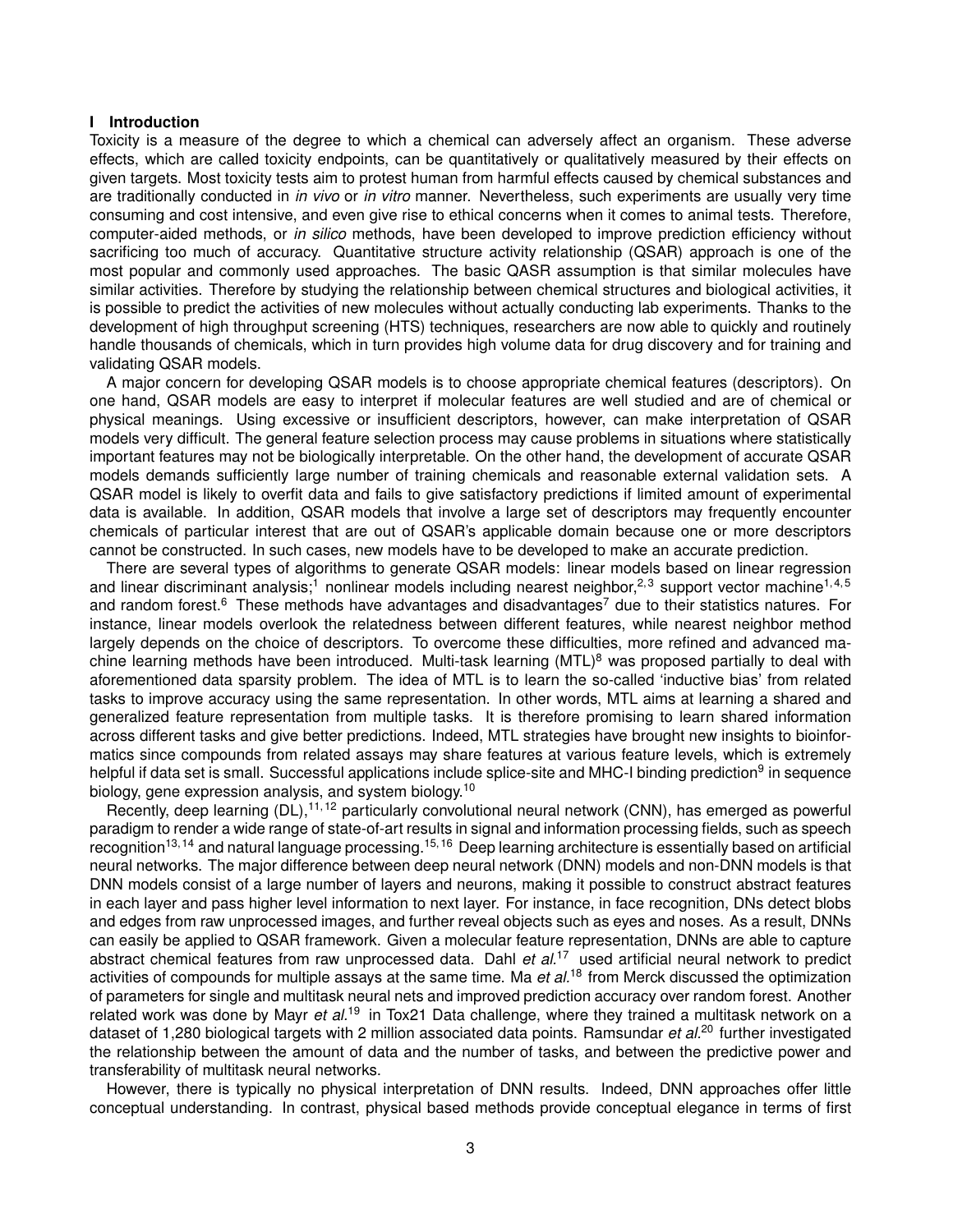principles, i.e., fundamental laws of physics. Additionally, DNNs behave mysteriously to the designer and the user alike. Once created, not even the designer can explain what exactly the neural network has learned at each layer and how the property of interest is predicted finally. Consequently, the design of DNNs is often based on trial and error, and mostly limited by accessible computer power. Moreover, for a given method, features or descriptors have a major impact on prediction accuracy. Most of early comparisons of DNN and non-DNN methods are not only based on different methods, but also based on different features. It is meaningful to compare the performance of different methods with a common set of features.

Objective of this work is to design a common set of *microscopic features* based on established physical models so that DL models, including multi-task CNN (MT-CNN), MT-DNN, single-task CNN (ST-CNN) and ST-DNN and two non-DL approaches can be compared on an equal footing. These physical features have led to excellent protein-ligand binding affinity predictions in our earlier work.<sup>[21](#page-16-7)</sup> To extract physical features from raw data, we first set up three-dimensional (3D) molecular models for all compounds. Appropriate force field that was originally derived from quantum mechanics is utilized to obtain atomic charges. Atomic surface areas are calculation based an appropriate geometric model. Finally, atomic electrostatic solvation free energies are computed via the Poisson model. These physical features and their statistical quantities allow us to construct a number of efficient DL and non-DL models for toxicity predictions.

The paper is structured as following. Section [II](#page-3-0) is devoted to methods and algorithms. Feature generation and element-wise feature construction are described in detail. A brief overview of classic ensemble methods and a detailed description of deep learning architectures are given. Single-task and multi-task deep neural network architectures are discussed. In Section [III,](#page-7-0) we give a description on data sets used to develop QSAR models, followed by model parametrization and evaluation criteria. Section [IV](#page-8-1) presents our prediction results for four benchmark toxicity endpoints, followed by Section [V](#page-11-0) which puts an emphasis on model optimization. Finally, this paper is wrapped up with some concluding remarks in Section [VI.](#page-14-0)

#### <span id="page-3-0"></span>**II Methods and algorithms**

In this section, we first provide a detail description of feature generation. Then, an overview of ensemble methods (random forest and gradient boosting decision tree), deep neural networks, single-task learning and multi-task learning is given. Emphasis will be put on advantages of multi-task deep convolutional neural network for quantitative toxicity endpoint predictions and how to select appropriate parameters for network architectures. A detailed description of our architecture and training procedure is also provided.

#### <span id="page-3-1"></span>**II.A Physical feature generation**

In this work, we are interested in constructing a set of high level microscopic features based physical models to describe molecular toxicity. This set of features should be convenient for being used in different machine learning approaches, including deep learning and non deep learning, and single-task and multi-task ones. One might argue that it is unfair to feed deep CNN with high level physical features. However, it is worthy to note that unlike image classification problems, for chemical and biological data sets, the raw image based data input does not work for CNN because the chemical information cannot be directly represented by raw images. Therefore, certain level of data preprocessing is always required in the application of CNN to chemical and biological data.

To make our feature generation feasible and robust to all compounds, we consider three types of basic physical information, i.e., atomic charges computed from quantum mechanics or molecular force fields, atomic surface areas calculated for solvent excluded surface definition, and atomic electrostatic solvation free energies estimated from the Poisson model. To obtain this information, we first construct optimized 3D structure of for each molecule. Then the aforementioned atomic properties are computed. Our feature generation process can be divided into several steps:

- 1. **Structure** Optimized 3D structures were prepared by LigPrep in [Schrödinger suites \(2014-2\)](https://www.schrodinger.com/) from the original 2D structures, using options: {-i 0 -nt -s 10 -bff 10}.
- 2. **Charge** Optimized 3D structures were then fed in antechamber,<sup>[22](#page-16-8)</sup> using parametrization: AM1-BCC charge, Amber mbondi2 radii and general Amber force field (GAFF).<sup>[23](#page-16-9)</sup> This step leads to par files with corresponding charge assignments.
- 3. **Surface** [ESES online server](http://weilab.math.msu.edu/ESES/)<sup>[24](#page-16-10)</sup> was used to compute atomic surface area of each molecule, using pqr files from the previous step. This step also results in molecular solvent excluded surface information.
- 4. **Energy** [MIBPB online server](http://weilab.math.msu.edu/MIBPB/)<sup>[25](#page-16-11)</sup> was used to calculate the atomic electrostatic solvation free energy of each molecule, using surface and pqr files from previous steps.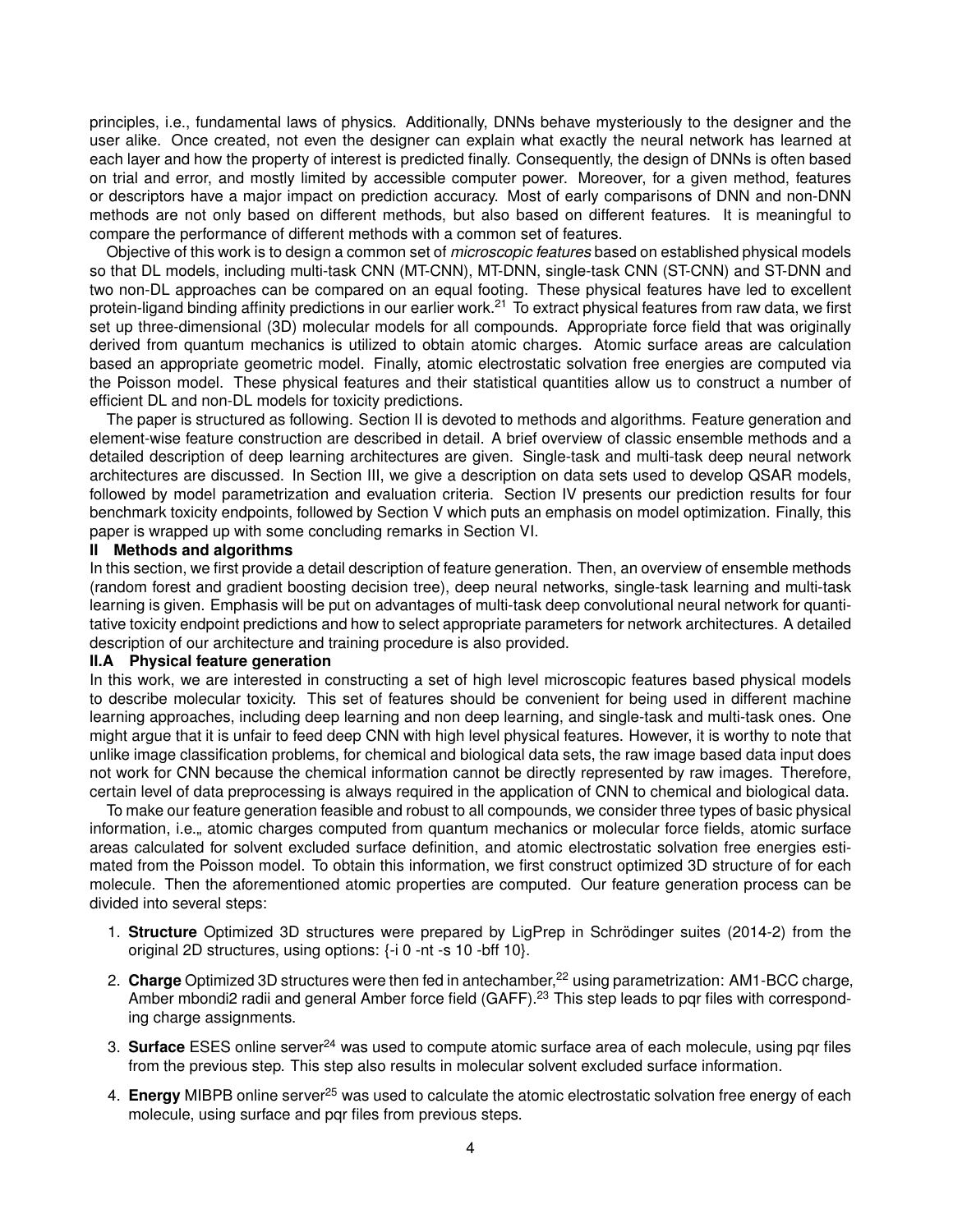Physical features were obtained according according the above procedure. Specifically, our features comes from step 2, step 3 and step 4. Unlike other traditional QSAR approaches which incorporate 2D macroscopic descriptors such as ECFP4 fingerprints or the number of certain atom types, we put emphasis on the physical understanding of toxicity via atomic features generated from physical models. However, atomic features are associated with atomic positions, which cannot be directly compared among different molecules. Additionally molecules typically have different number of atoms. Therefore, a direct comparison of atomic level information is not feasible for most machine learning algorithms. We construct element features, in which atomic properties of the same element type are summed together. Consequently, we have element charge, surface area and electrostatic solvation free energies. Additionally, for element feature, we further consider their statistics, i.e., maximum, minimum, mean and variance, which gives rise to another four features. Moreover, strengthens of atomic charge and atomic electrostatic solvation free energies, obtained from absolute values, are important physical quantities. Therefore, taking absolute value of atomic charges and electrostatic solvation free energies before the summations, we generate element charge strength feature and electrostatic solvation strength feature for each type of element. For each element strength feature, its statistical quantities, i.e., maximum, minimum, mean and variance, lead to another four features. Finally, for the sake of symmetry among original three types of physical quantities, we create five strength features for element surface ares as well. This symmetry consideration is important for our convolutional algorithm and its redundancy is essentially harmless to all machine learning methods. Consequently, we have a total of 30 element level physical features for each type of element. In order for our physical models to be applicable to a wide variety of chemicals, we only consider 10 different commonly occurring element types, i.e., H, C, N, O, F, P, S, Cl, Br, and I, in our element selection.

In this work, we also construct coordinate-free molecular features from atomic charges, surface areas and electrostatic solvation free energies in a similar manner. This consideration gives rise to 30 molecular features. We organize this element specific and molecular specific information into 11 channels, which are analogous to RGB channels in the RBG color image representation. Consequently, the final input feature matrix for a given molecule has the dimension of  $11 \times 30$ . In order to achieve numerical stability and faster convergence (a larger learning rate) in CNN, the input matrix is scaled along the feature dimension. Namely, for each feature, it is normalized to zero mean and unit variance. The resulting input matrix is readily suitable for CNN.

Alternatively, we organize all of the above information into a 1D feature vector with 330 components, which is readily suitable for ensemble methods, such as random forest and gradient boosting decision tree, and for non-convolutional DNN.

#### <span id="page-4-0"></span>**II.B Ensemble methods**

To explore strengths and weaknesses of different machine learning methods, we consider two popular ensamble methods, namely, random forest (RF) and gradient boosting decision tree (GBDT). These approaches have been widely used in solving QSAR prediction problems, as well as solvation and protein-ligand binding free energy predictions.<sup>[21,](#page-16-7)[26,](#page-16-12)[27](#page-16-13)</sup> They naturally handle correlation between descriptors, and usually do not require a sophisticated feature selection procedure. Most importantly, both RF and GBDT are essentially insensitive to parameters. Therefore, we choose these two machine learning methods as baselines in our comparison.

We have implemented these regressors using the scikit-learn package (version 0.13.1).<sup>[28](#page-16-14)</sup> The number of estimators is set to 2000 and the learning rate is optimized for GBDT method. For each set, 50 runs (with different random states) were done and the average result is reported in this work. The 1D feature vector with 330 components discussed in Section [II.A](#page-3-1) is used as input data for RF and GBDT.

#### <span id="page-4-1"></span>**II.C Single-task deep learning algorithms**

A neural network acts as a transformation that maps an input feature vector to an output vector. It essentially models the way a biological brain solves problems with numerous neuron units connected by axons. A typical shallow neural network consists of a few layers with neurons and uses back propogation to update weights on each layer. However, it is not able to construct hierarchical features and thus falls short in revealing more abstract properties, which makes it difficult to model complex non linear relationships.

A single-task deep learning algorithm, compared to shallow networks, has a wider and deeper architecture – it consists of more layers and more neurons in each layer and reveals the facets of input features at different levels. Single-task deep learning algorithm is defined for each individual prediction task and only learns data from the specific task.

In this work, we construct two types of single-task (ST) deep learning algorithms, i.e., ST-CNN and ST-DNN. The 1D feature vector with 330 components discussed in Section [II.A](#page-3-1) is used as input data for ST-DNN, while the feature matrix of dimension  $11 \times 30$  is used for ST-CNN. A representation of such ST-DNN can be found in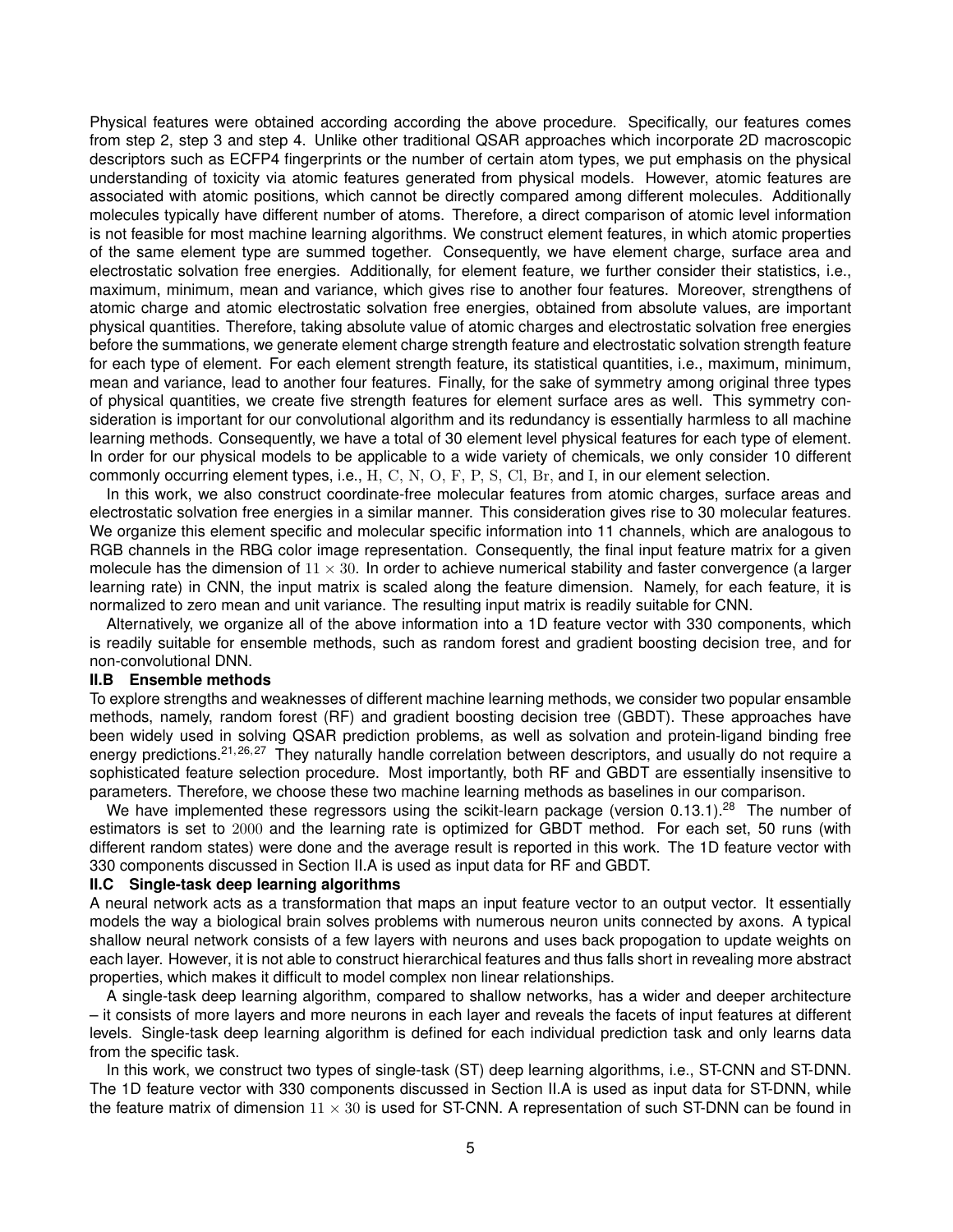<span id="page-5-2"></span>

Figure 1: An illustration of the ST-DNN architecture.

Fig. [1,](#page-5-2) where  $N_i$  ( $i = 1, 2, 3$ ) represents the number of neurons on the i-th hidden layer.

#### <span id="page-5-0"></span>**II.D Multi-task learning**

Multi-task learning is a machine learning technique which has shown success in recent Merck and Tox21 prediction challenges. The main advantage of MT learning is to learn multiple tasks simultaneously and exploit commonalities as well as differences across different tasks. Another advantage of MT learning is that a small data set with incomplete statistical distribution to establish an accurate predictive model can often be significantly benefited from relatively large data sets with more complete statistical distributions.

Suppose we have a total of  $T$  tasks and the training data for the t-th task are denoted as  $(x_i^t, y_i^t)_{i=1}^{N_t}$ , where  $t=1,..,T,~i=1,...,N_t,~N_t$  is the number of samples of the  $t$ -th tasks, with  $\mathbf{x}_i^t$  and  $\mathbf{y}_i^t$  being the feature vector and target value, respectively. The goal of the MTL is to simultaneously minimize

<span id="page-5-3"></span>
$$
\operatorname{argmin} \sum_{i=1}^{N_t} L(y_i^t, f(\mathbf{x}_i^t; \{\mathbf{W}^t, \mathbf{b}^t\}))
$$
\n(1)

where  $f$  is a function of  $\mathbf{x}^t$  parametrized by a weight vector  $\mathbf{W}^t$  and bias term  $\mathbf{b}^t$ , and  $L$  is the loss function. A typical cost function for regression is the mean squared error, thus the loss of the  $t$ -th task can be defined as:

Loss of Task 
$$
t = \frac{1}{2} \sum_{i=1}^{N_t} L(\mathbf{x}_i^t, y_i^t) = \frac{1}{2} \sum_{i=1}^{N_t} (y_i^t - f(\mathbf{x}_i^t; \{\mathbf{W}^t, \mathbf{b}^t\})^2.
$$
 (2)

To avoid overfitting problem, we customize the above loss function [\(2\)](#page-5-3) by adding a regularization term on weight vectors, giving us an improved loss function for  $t$ -th task:

<span id="page-5-4"></span>Loss of Task 
$$
t = \frac{1}{2} \sum_{i=1}^{N_t} (y_i^t - f(\mathbf{x}_i^t; \{\mathbf{W}^t, \mathbf{b}^t\})^2 + \beta ||\mathbf{W}^t||_2^2.
$$
 (3)

where  $|| \cdot ||$  denotes the  $L_2$  norm and  $\beta$  represents a penalty constant.

In the context of toxicity prediction, MT learning is to learn different toxicity endpoints jointly and potentially improve the overall performance of multiple regression tasks. More concretely, it is reasonable to assume that different small molecules with different measured toxicity endpoints comprise distinct physical or chemical features, while descriptors, such as the occurrence of certain chemical structure, can result in similar toxicity property.

<span id="page-5-1"></span>**II.E Multi-task convolutional neural network (MT-CNN) architecture**

To take advantage of MT learning, we propose two MT deep learning architectures — one makes use of convolutional filters (i.e., MT-CNN) while the other does not (i.e., MT-DNN). In both approaches, the first few shared layers are designed to capture a shared representation of different toxicities and the last layer takes care of differences. The proposed neural networks are essentially nonlinear regressors that perform repeated linear and nonlinear transformations on the input data.

The main idea of our convolutional architecture is to construct different channels (analogous to RGB channels in image representation) by chemical elements and then perform convolutions on training data along the physical feature dimension constituted with charge, surface area and electrostatic solavtion free energy. The feature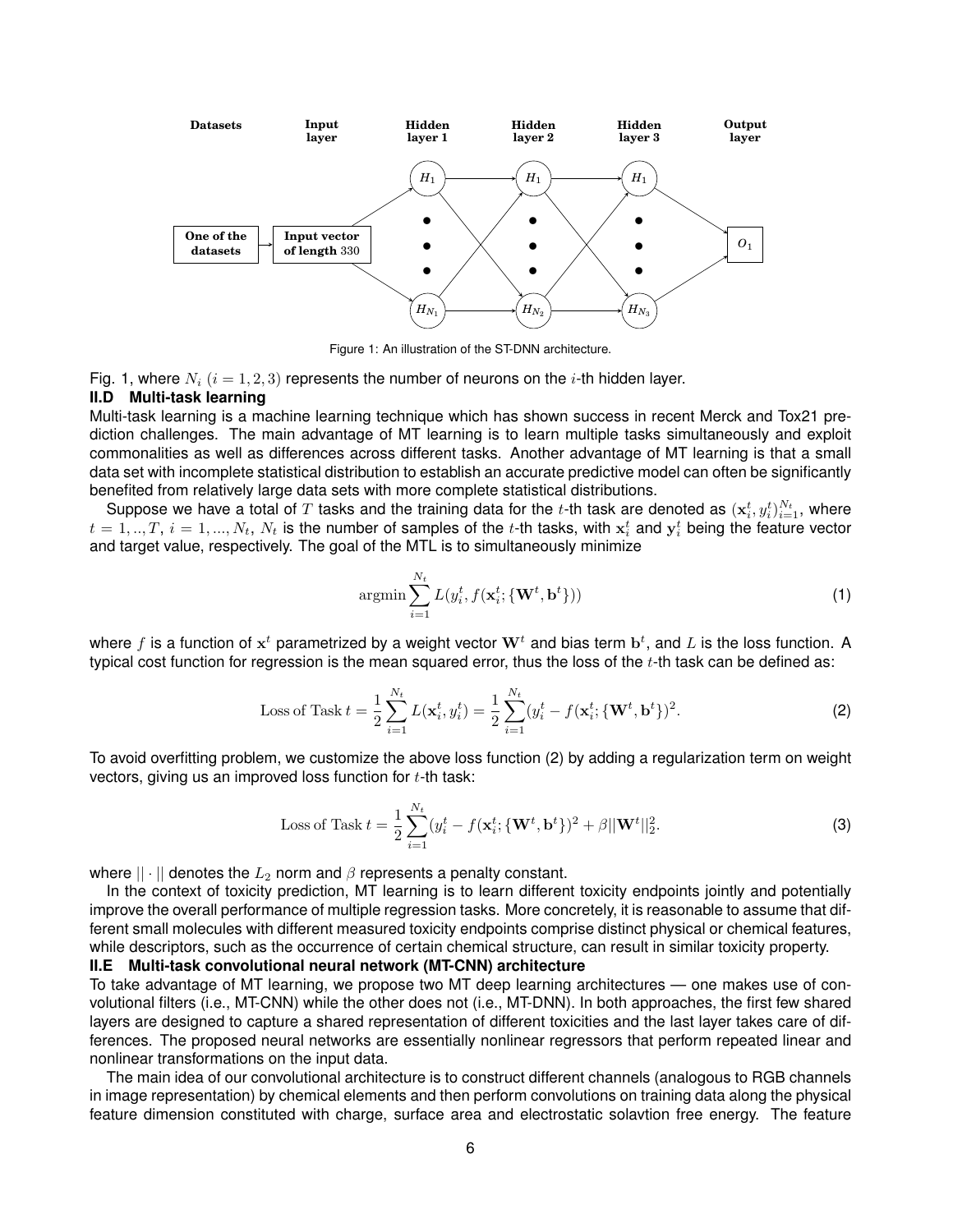extraction stage for different element channels contains one 1D convolutional layer, one max pooling layer, and three more fully connected layers. The convolutional layer contains 60 filters with size 3 and stride 1, whose weights are not spatially shared. It means that a different set of filters is applied at every location of the input vector. The rectify function  $\varphi(x)$ , which is defined as  $\varphi(x) = \max(0, x)$ , is chosen as the activation function for the convolutional layer. Then we perform 1D non-overlapping max-pooling of size 2 on top of the previous layer. Three more fully connected dense layers of various widths are further added to the pooling layer. Note that all above layers are shared across different tasks. Finally in order to capture the differences among different tasks, we attach individual predictor to previous layer for each task. For regression tasks, a linear function ( $f(x) = x$ ) is sufficient as target values are continuous. Specifically, our MT-CNN architecture can be represented as:

- Input layer  $[11 \times 30]$  holds 30 features for the molecular channel and 10 element channels.
- Convolutional layer computes the output of neurons that are locally connected to the input feature vector. This operation results in a 3D tensor in the form of  $[11 \times 28 \times 60]$ , where  $28 = 30 - 3 + 1$ , with 3 being the window size of each filter and 1 being the step size when one moves the filter along the feature dimension. Here "60" is the number of filters, which can be optimized.
- Rectify layer applies an element-wise activation of  $\max(0, x)$ , while keeps the volume unchanged.
- Maxpooling layer performs a downsampling operation along the feature dimension, resulting in the volume of  $[11 \times 14 \times 60]$ .
- Fully connected layers output the prediction for each regression task. In each layer, every neuron is connected to all the neurons in the previous layer.

Fig. [2](#page-6-1) shows the detailed architecture for our convolutional MT-CNN. Here  $N_i$   $(i = 1, 2, 3)$  represents the number of neurons on the  $i$ -th hidden layer. The difference between the convolutional and non-convolutional architectures is that the non-convolutional version has the 1D feature vector with 330 components discussed in Section [II.A](#page-3-1) as the input data, and it does not have the convolutional layer or max-pooling layer.

<span id="page-6-1"></span>

Figure 2: An illustration of the convolutional MT-CNN architecture.

#### <span id="page-6-0"></span>**II.F Model training**

The training procedure is based on backward propagation (BP) algorithm using mini-batched stochastic descent (SGD) with momentum. Specifically, let L be the objective loss function,  $\Theta$  be the parameter to be updated,  $v$  be the velocity function, and  $<\frac{\partial L}{\partial \Theta}>$  be the average objective function gradient over the current mini-batch, updated rules are as follows:

$$
v_i = m v_{i-1} - l < \frac{\partial L}{\partial \Theta} > \tag{4}
$$

$$
\Theta_i = \Theta_{i-1} + v_i \tag{5}
$$

where  $m$  is the momentum and  $l$  is the learning rate.

Glorot weights sampled from uniform distribution are used to initialize weights and bias terms in [\(3\)](#page-5-4). To reduce prediction bias of the present model, molecules in each training set are randomly shuffled and then divided into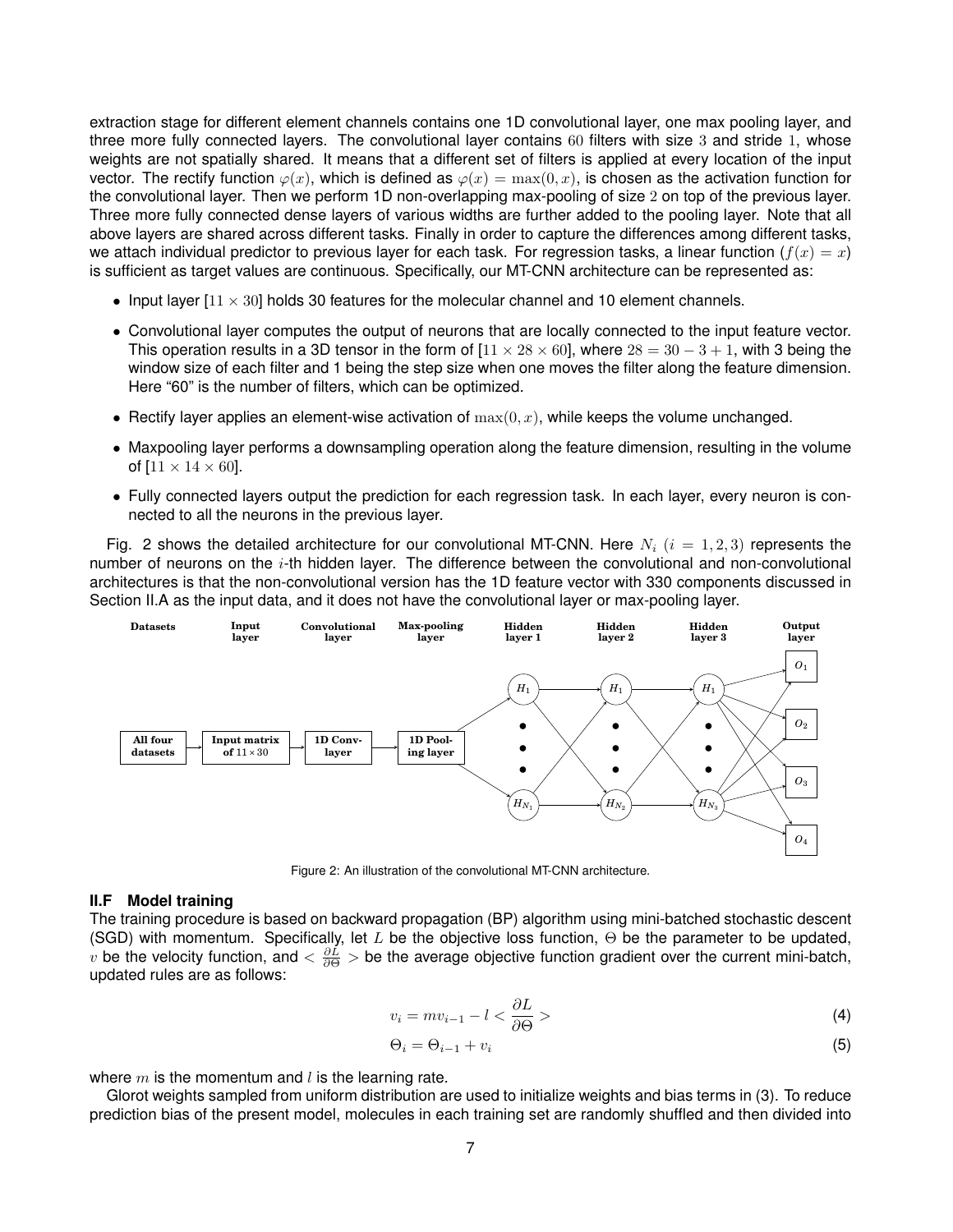mini-batches of size 200, which are then used to update parameters. When all mini-batches are traversed, an training "epoch" is done.

## <span id="page-7-0"></span>**III Data, parametrization and evaluation**

<span id="page-7-1"></span>This section is devoted to a detailed description of data sets, model parametrization and result evaluation criteria. **III.A Data sets**

Our models were trained and tested on four different datasets – 96 hour fathead minnow LC $_{50}$  data set (LC $_{50}$  set), 48 hour Daphnia magna LC<sub>50</sub> data set (LC<sub>50</sub>-DM set), 40 hour Tetrahymena pyriformis IGC<sub>50</sub> data set (IGC<sub>50</sub>) set), and oral rat  $LD_{50}$  data set (LD<sub>50</sub> set). LC<sub>50</sub> set aims at predicting the concentration of test chemicals in water in mg/L that causes 50% of fathead minnow to die after 96 hours. Similarly,  $LC_{50}$ -DM set seeks to predict the concentration of test chemicals in water in mg/L that causes 50% Daphnia maga to die after 48 hours. Both sets were originally downloadable from the ECOTOX aquatic toxicity database via web site [http://cfpub.epa.](http://cfpub.epa.gov/ecotox/) [gov/ecotox/](http://cfpub.epa.gov/ecotox/) and were preprocessed using filter criterion including media type, test location, etc.<sup>[29](#page-16-15)</sup> The third set, IGC<sub>50</sub> set, measures the 50% growth inhibitory concentration of Tetrahymena pyriformis organism after 40 hours. It was obtained from Schultz and coworkers.<sup>[30,](#page-16-16)[31](#page-16-17)</sup> The endpoint  $LD_{50}$  represents the amount of chemicals that can kill half of rates when orally ingested. The  $LD_{50}$  was constructed from ChemIDplus databse ([http:](http://chem.sis.nlm.nih.gov/chemidplus/chemidheavy.jsp) [//chem.sis.nlm.nih.gov/chemidplus/chemidheavy.jsp](http://chem.sis.nlm.nih.gov/chemidplus/chemidheavy.jsp)) and then filtered according to several criteria.[29](#page-16-15)

The final sets used in this work are identical to those that were preprocessed and used to develop the [\(Toxicity](https://www.epa.gov/chemical-research/toxicity-estimation-software-tool-test) [Estimation Software Tool](https://www.epa.gov/chemical-research/toxicity-estimation-software-tool-test) (TEST).<sup>[29](#page-16-15)</sup> TEST was developed to estimate chemical toxicity using various QSAR methodologies and is very convenient to use as it does not require any external programs. It follows the general QSAR workflow — it first calculates 797 2D molecular descriptors and then predicts the toxicity of a given target by utilizing these precalculated molecular descriptors.

All molecules are in either 2D sdf format or SMILE string, and their corresponding toxicity endpoints are available on the TEST website. It should be noted that we are particularly interested in predicting quantitative toxicity endpoints so other data sets that contain qualitative endpoints or physical properties were not used. Moreover, different toxicity endpoints have different units. The units of LC<sub>50</sub>, LC<sub>50</sub>, DM, IGC<sub>50</sub> endpoints are  $-\log_{10}(T \text{ mol/L})$ , where T represents corresponding endpoint. For LD<sub>50</sub> set, the units are  $-\log_{10}(LD_{50} \text{ mol/kg})$ . Although the units are not exactly the same, it should be pointed out that no additional attempt was made to rescale the values since endpoints are of the same magnitude order. These four data sets also differ in their sizes, ranging from hundreds to thousands, which essentially challenges the robustness of our methods. A detailed statistics table of four datasets is presented below:

|                   | Total # of mols | Train set size | Test set size | Max value | Min value |
|-------------------|-----------------|----------------|---------------|-----------|-----------|
| $LG_{50}$ set     | 823             | 659            | 164           | 9.261     | 0.037     |
| $LC_{50}$ -DM set | 353             | 283            | 70            | 10.064    | 0.117     |
| $IGC_{50}$ set    | 1792            | 1434           | 358           | 6.36      | 0.334     |
| $LD_{50}$ set     | 7413 (7397)     | 5931 (5920)    | 1482 (1477)   | 7.201     | 0.291     |

Table 1: Statistics of data sets

The number inside the parenthesis indicates the actual number of molecules that we use for developing models in this work. Note that for the first three datasets (i.e.,  $LC_{50}$ ,  $LC_{50}$ -DM and IGC<sub>50</sub> set), all molecules were properly included. However, for LD<sub>50</sub> set, some molecules involved element As were dropped out due to force field failure. Apparently, the TEST tool encounters a similar problem since results from two TEST models are unavailable, and the coverage (fraction of molecules predicted) from various TEST models is always smaller than one. The overall coverage of our models is always higher than that of TEST models, which indicates a wider applicable domain of our models.

# <span id="page-7-2"></span>**III.B Parameter selection**

Due to the large number of adjustable parameters, it is very time consuming to optimize all possible parameter combinations. Therefore we tune parameters within a reasonable range and subsequently evaluate their performances. The parameters that we try to optimize and their range are listed below:

- Dropout rate  $\in \{0, 0.3, 0.5\}.$
- Number of hidden neurons in each fully-connected layer  $\in \{500, 1000, 2000\}$ , except for specified.
- Number of layers in deep architecture  $\in \{2,3,4\}$
- SGD Momentum  $m \in \{0.85, 0.90, 0.95\}.$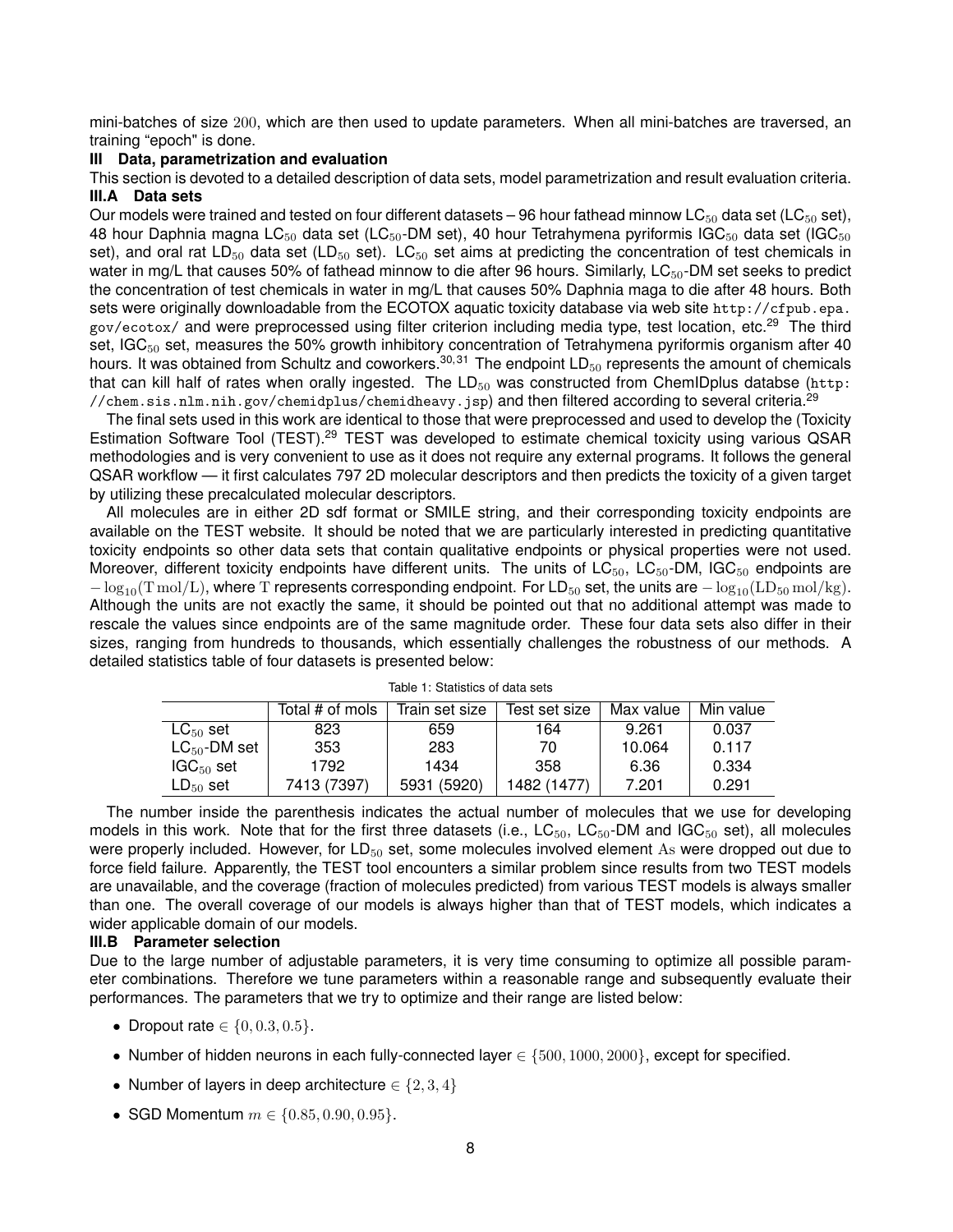- Learning rate  $l \in \{0.005, 0.010, 0.015\}$ .
- L<sup>2</sup> decay rate  $\beta \in \{0, 10^{-6}, 10^{-4}, 10^{-2}\}.$

# A more detailed discussion on parameter selection is given in Section [V](#page-11-0)

# <span id="page-8-0"></span>**III.C Evaluation criteria**

<span id="page-8-3"></span>Golbraikh *et al.*<sup>[32](#page-17-0)</sup> proposed a protocol to determine if a QSAR model has a predictive power.

$$
q^2 > 0.5,\tag{6}
$$

$$
R^2 > 0.6,\tag{7}
$$

$$
\frac{R^2 - R_0^2}{R^2} < 0.1\tag{8}
$$

$$
0.85 \le k \le 1.15 \tag{9}
$$

<span id="page-8-5"></span><span id="page-8-4"></span>where  $q^2$  is the squared leave one out correlation coefficient for the training set,  $R^2$  is the squared Pearson correlation coefficient between the experimental and predicted toxicities for the test set,  $R_0^2$  is the squared correlation coefficient between the experimental and predicted toxicities for the test set with the  $y$ -intercept being set to zero so that the regression is given by  $Y = kX$ . In addition to [\(7\)](#page-8-3), [\(8\)](#page-8-4) and [\(9\)](#page-8-5), the prediction performance will also be evaluated in terms of root mean square error (RMSE) and mean absolute error (MAE). The prediction coverage, or fraction of chemical predicted, of corresponding methods is also taken into account since the prediction accuracy can be increased by reducing the prediction coverage.

# <span id="page-8-1"></span>**IV Results**

In this section, we carry out our predictions by using four DL methods, i.e., ST-DNN, ST-CNN, MT-DNN and MT-CNN, and two non-CNN methods, namely, RF and GBDT. The performances of these methods are compared with those of QSAR approaches used in the development of TEST software.<sup>[29](#page-16-15)</sup> For the quantitative toxicity endpoints that we are particularly interested in, a variety of methodologies were tested and evaluated,<sup>[29](#page-16-15)</sup> including hierarchical method,<sup>[33](#page-17-1)</sup> FDA method, single model method, group contribution method<sup>[34](#page-17-2)</sup> and nearest neighbor method.

As for ensemble models (RF and GBDT), the training procedure follows the traditional QSAR pipeline. The raw feature vector of length 330, without being classified into different element channels, is used as the input. A particular model is then trained to predict the corresponding toxicity endpoint. Although not all descriptors are necessary or informative, we do not perform feature selection to reduce the feature dimension as ensemble methods naturally take overfitting into account via operations such as bagging. However, the deep neural network training is slightly different. To extract abstract features from different element categories, the raw feature vector is reshaped to  $11 \times 30$  (See [II.A\)](#page-3-1) before fed into the network. The dropout layer and regularization of weight matrix on loss function help to deal with overfitting and feature selection.

Note that except for specifically mentioned, all our results shown in following tables are the average outputs of 50 numerical experiments. Specifically, to eliminate randomness in neural network training, we built 50 models for each set of parameters and then used their average output as our final prediction. New consensus predictions are built by averaging the results of RF, GBDT, MT-DNN and MT-CNN.

## <span id="page-8-2"></span>**IV.A Feathead minnow LC**<sup>50</sup> **test set**

The feathead minnow  $LC_{50}$  set was randomly divided into a training set (80% of the entire set) and a test set (20% of the entire set), based on which a variety of TEST models were built. Table [2](#page-9-1) shows the performances of five TEST models, the TEST consensus obtained by the average of all independent TEST predictions, six proposed methods and new consensus obtained from averaging over present RF, GBDT, MT-DNN and MT-CNN results. TEST consensus gives the best prediction<sup>[29](#page-16-15)</sup> among TEST results, reporting a correlation coefficient of 0.728 and RMSE of 0.768 log(mol/L). When our element and molecular features are used, RF and GBDT approaches show improvement over TEST consensus prediction, while ST deep learning methods are outperformed. Our MT-CNN gives the best prediction over all other independent methods in terms of correlation coefficient, RMSE and MAE.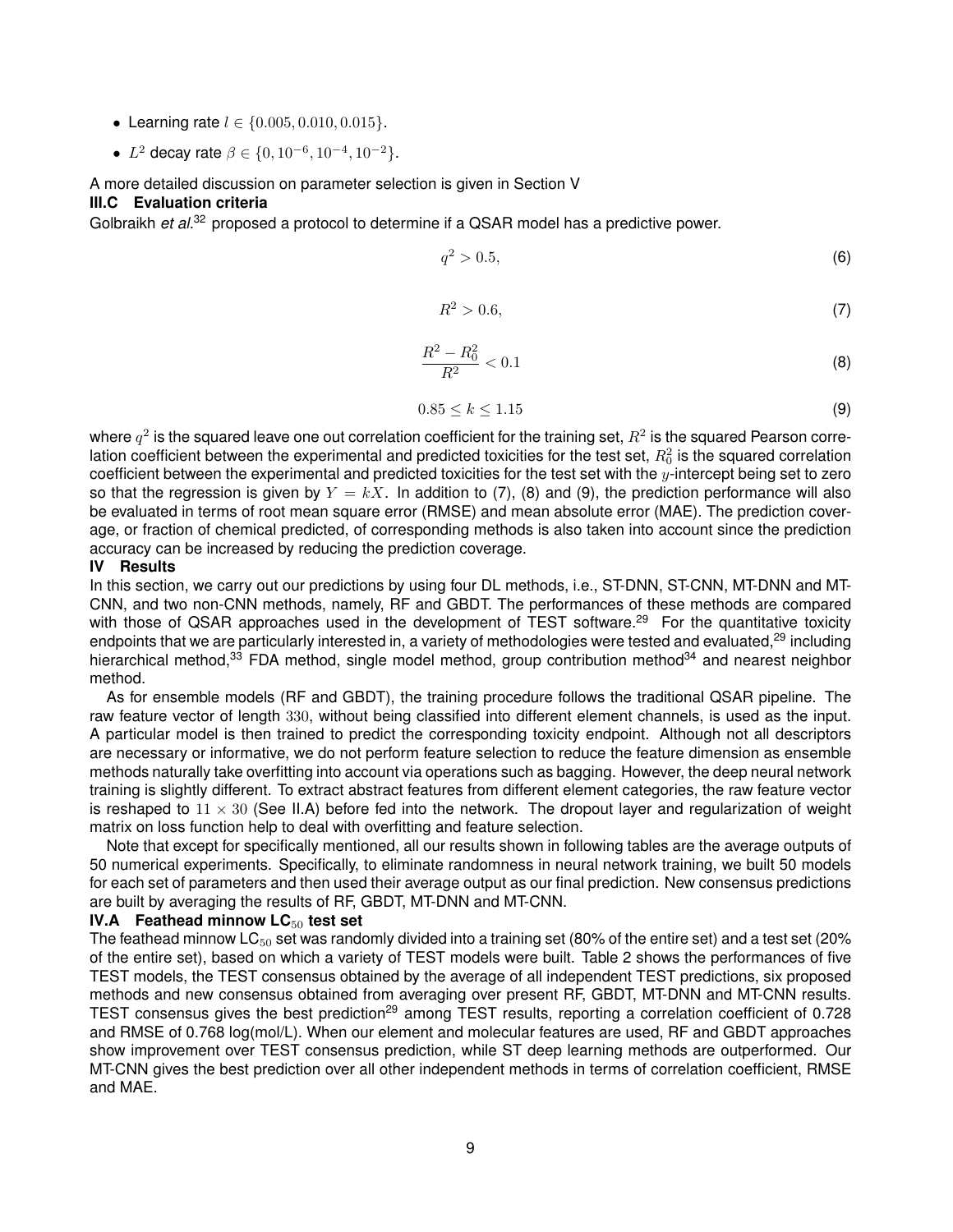<span id="page-9-1"></span>

| Method                           | $R^2$ | $-R_0^2$<br>$\,R^2$<br>$R^2$ | $\boldsymbol{k}$ | <b>RMSE</b> | MAE   | Coverage |
|----------------------------------|-------|------------------------------|------------------|-------------|-------|----------|
| Hierarchical <sup>29</sup>       | 0.710 | 0.075                        | 0.966            | 0.801       | 0.574 | 0.951    |
| Single Model <sup>29</sup>       | 0.704 | 0.134                        | 0.960            | 0.803       | 0.605 | 0.945    |
| FDA <sup>29</sup>                | 0.626 | 0.113                        | 0.985            | 0.915       | 0.656 | 0.945    |
| Group contribution <sup>29</sup> | 0.686 | 0.123                        | 0.949            | 0.810       | 0.578 | 0.872    |
| Nearest neighbor <sup>29</sup>   | 0.667 | 0.080                        | 1.001            | 0.876       | 0.649 | 0.939    |
| TEST consensus <sup>29</sup>     | 0.728 | 0.121                        | 0.969            | 0.768       | 0.545 | 0.951    |
| RF                               | 0.733 | 0.010                        | 1.009            | 0.768       | 0.558 | 1.000    |
| <b>GBDT</b>                      | 0.739 | 0.000                        | 1.004            | 0.749       | 0.542 | 1.000    |
| <b>ST-DNN</b>                    | 0.628 | 0.021                        | 1.001            | 0.910       | 0.624 | 1.000    |
| <b>ST-CNN</b>                    | 0.622 | 0.024                        | 1.000            | 0.918       | 0.628 | 1.000    |
| <b>MT-DNN</b>                    | 0.738 | 0.005                        | 1.017            | 0.754       | 0.524 | 1.000    |
| MT-CNN                           | 0.748 | 0.002                        | 1.011            | 0.738       | 0.508 | 1.000    |
| New consesus                     | 0.776 | 0.005                        | 1.015            | 0.699       | 0.492 | 1.000    |

Table 2: Comparison of prediction results for the fathead minnow  $LC_{50}$  test set.

Motivated by the good performance of TEST consensus results, we also construct a "New consensus" prediction. As shown in the table, New consensus prediction has the highest correlation coefficient, and lowest RMSE and MAE among all approaches.

<span id="page-9-2"></span>Figure [3](#page-9-2) shows the values predicted by MT-CNN for the feathead minnow  $LC_{50}$  test set against experimental values. Our predictions are quite bias free.



Figure 3: Experimental verseus predicted values by MT-CNN for the fathead minnow  $LC_{50}$  set.

#### <span id="page-9-0"></span>**IV.B Daphnia magna LC**<sup>50</sup> **test set**

The Daphinia Magna LC50 set is the smallest in terms of set size, with 283 training molecules and 70 test molecules, respectively. However, it brings difficulties to building robust QSAR models given the relatively large number of descriptors. Indeed, five independent models in TEST software give significantly different predictions, as indicated by RMSEs shown in Table [3](#page-10-2) ranging from 0.810 to 1.190 log units. Though the RMSE of Group contribution is the smallest, its coverage is only 0.657 % which largely restricts this method's applicability. Additionally, its  $R^2$  value is inconsistent with its RMSE and MAE. Since Ref.<sup>[29](#page-16-15)</sup> states that "The consensus method achieved the best results in terms of both prediction accuracy and coverage", these usually low RMSE and MAE values might be typos.

We also notice that our non-multitask models result in very large deviation from experimental values. Nevertheless, it is encouraging to see that MT-CNN outperforms other independent methods and TEST consensus with an RMSE of 0.872 log units and 100 % coverage. This result suggests that by learning related problems jointly and extracting shared information from different data sets, MT-CNN architecture can simultaneously perform multiple prediction tasks and make improvements over singletask models. Our new consensus prediction constructed from RF, GBDT, MT-DNN and MT-CNN offers slightly worse accuracy than that our MT-CNN, due to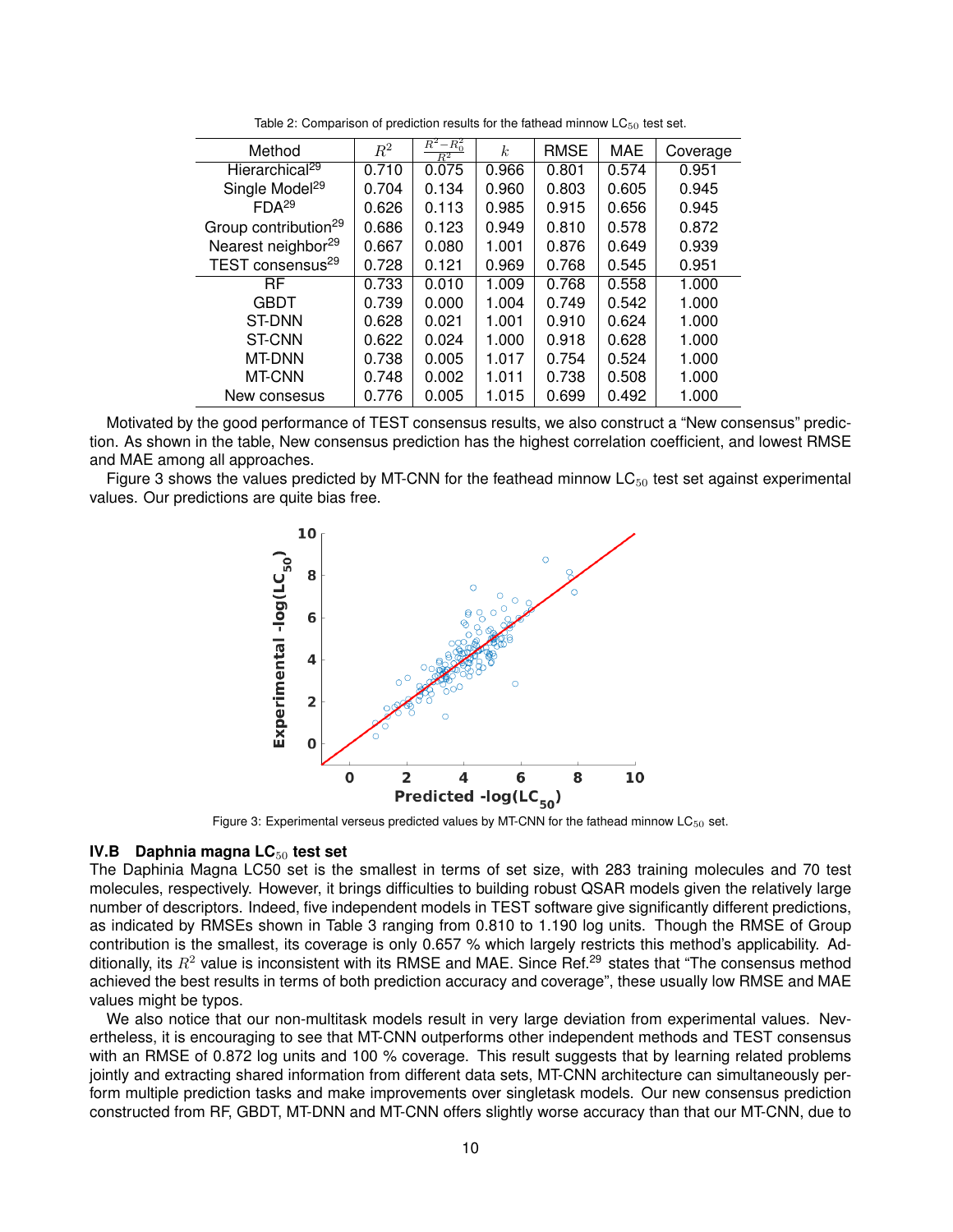the poor performance of RF and GBDT.

<span id="page-10-2"></span>A scatter plot of MT-CNN predictions against experimental values can be found in Fig. [4.](#page-10-3) Clear, large deviations from two erroneous predictions contribute a relatively large RMSE compared with that of other test sets.

| Method                           | $R^2$ | $R^2 - R_0^2$<br>$R^2$ | k <sub>i</sub> | <b>RMSE</b> | MAE         | Coverage |
|----------------------------------|-------|------------------------|----------------|-------------|-------------|----------|
| Hierarchical <sup>29</sup>       | 0.695 | 0.151                  | 0.981          | 0.979       | 0.757       | 0.886    |
| Single Model <sup>29</sup>       | 0.697 | 0.152                  | 1.002          | 0.993       | 0.772       | 0.871    |
| FDA <sup>29</sup>                | 0.565 | 0.257                  | 0.987          | 1.190       | 0.909       | 0.900    |
| Group contribution <sup>29</sup> | 0.671 | 0.049                  | 0.999          | $0.803^{a}$ | $0.620^{a}$ | 0.657    |
| Nearest neighbor <sup>29</sup>   | 0.733 | 0.014                  | 1.015          | 0.975       | 0.745       | 0.871    |
| TEST consensus <sup>29</sup>     | 0.739 | 0.118                  | 1.001          | 0.911       | 0.727       | 0.900    |
| <b>RF</b>                        | 0.451 | 0.022                  | 0.962          | 1.287       | 0.967       | 1.000    |
| <b>GBDT</b>                      | 0.504 | 0.025                  | 0.971          | 1.228       | 0.919       | 1.000    |
| ST-DNN                           | 0.444 | 0.658                  | 0.897          | 1.584       | 1.034       | 1.000    |
| <b>ST-CNN</b>                    | 0.442 | 0.720                  | 0.890          | 1.611       | 1.036       | 1.000    |
| MT-DNN                           | 0.727 | 0.001                  | 1.003          | 0.900       | 0.601       | 1.000    |
| MT-CNN                           | 0.743 | 0.001                  | 1.002          | 0.872       | 0.576       | 1.000    |
| New consensus                    | 0.684 | 0.009                  | 0.995          | 0.977       | 0.729       | 1.000    |

Table 3: Comparison of prediction results for the Daphnia magna  $LC_{50}$  test set.

<sup>a</sup> these values are inconsistent with  $R^2 = 0.671$ .

<span id="page-10-3"></span>

Figure 4: Experimental verseus predicted values by MT-CNN for the Daphnia magna  $LC_{50}$  set.

# <span id="page-10-0"></span>**IV.C** Tetraphymena pyriformis IGC<sub>50</sub> test set

 $IGC<sub>50</sub>$  set is the second largest QSAR toxicity set that we want to predict. The diversity of molecules of in IGC $_{50}$ set is low and the coverage of TEST methods is relatively high compared to previous  $LC_{50}$  sets. As shown in Table [4,](#page-11-2) the Single Model results are not listed. The Test consensus prediction again yields the best result for TEST software. As for our models, the accuracies span a range of 0.112 (0.452 to 0.564) log units. Compared to all independent methods, the MT-CNN model achieves the best prediction, with an RMSE of 0.452 log units. The low variation of RMSEs of our models indicate that our element and molecular descriptors are insensitive to machine learning algorithms and therefore able to model this specific toxicity endpoint ( $IGC_{50}$ ) in a robust way. It is noted that our new consensus prediction constructed from RF, GBDT, MT-DNN and MT-CNN delivers the best result on all measures. The experimental values versus MT-CNN predicted values plot is given in Fig. [5.](#page-11-3)

# <span id="page-10-1"></span>**IV.D Oral rat LD**<sup>50</sup> **test set**

The oral rat  $LD<sub>5</sub>0$  set contains the largest molecule pool with 7413 compounds. However, none of methods is able to provide a 100% coverage of this data set. The results of single model method or group contribution method were not properly built for the entire set.<sup>[29](#page-16-15)</sup> It was noted that  $LD_{50}$  values of this data set are relatively difficult to predict as they have a higher experimental uncertainty.<sup>[35](#page-17-3)</sup> As shown in Table [5,](#page-12-2) results of two TEST approaches, i.e., Single Model and Group contribution, were not reported for this problem. The TEST consensus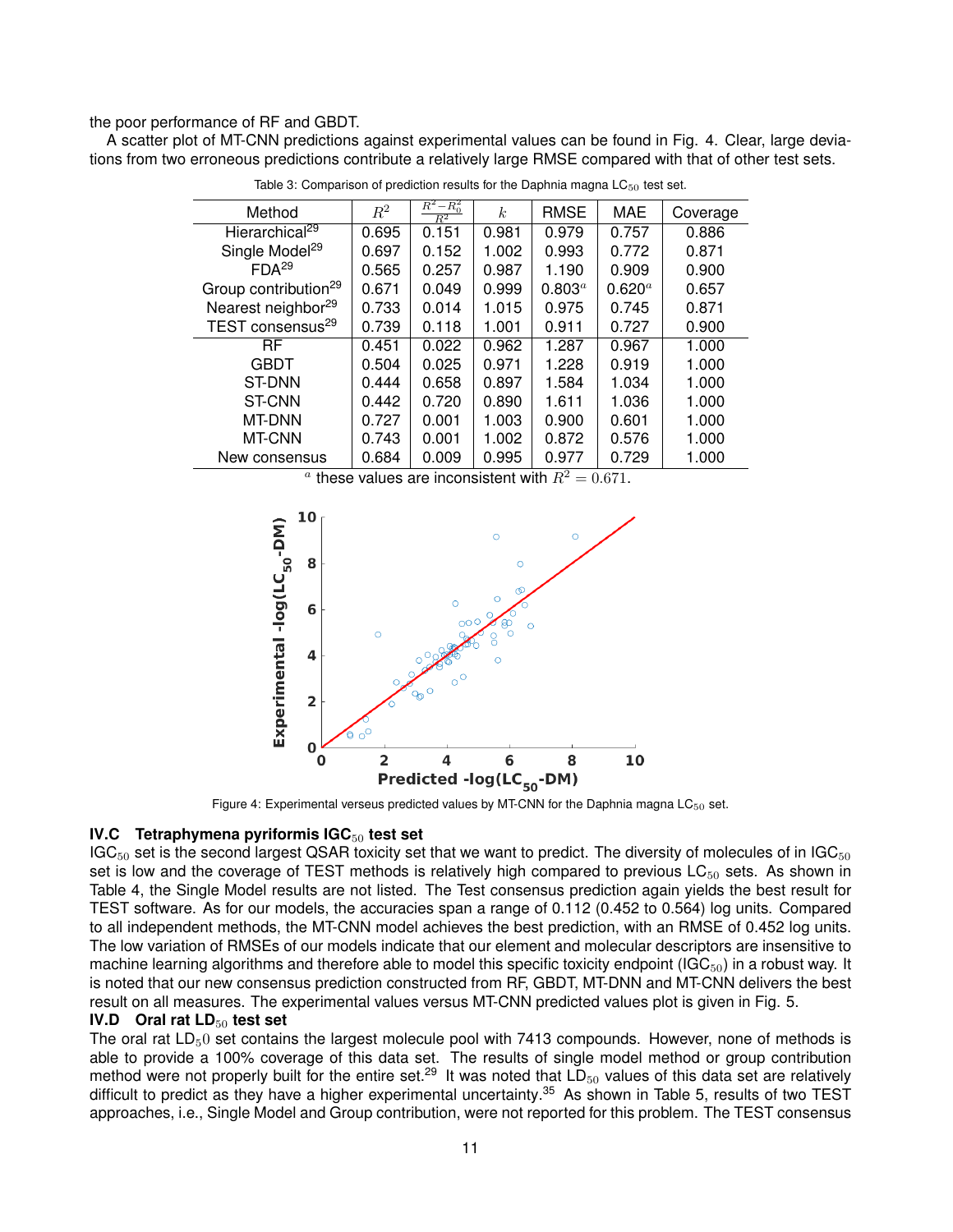<span id="page-11-2"></span>

| Method                           | $R^2$ | $R^2 - R_0^2$<br>$\overline{R^2}$ | k <sub>i</sub> | RMSE  | <b>MAE</b> | Coverage |
|----------------------------------|-------|-----------------------------------|----------------|-------|------------|----------|
| Hierarchical <sup>29</sup>       | 0.719 | 0.023                             | 0.978          | 0.539 | 0.358      | 0.933    |
| FDA <sup>29</sup>                | 0.747 | 0.056                             | 0.988          | 0.489 | 0.337      | 0.978    |
| Group contribution <sup>29</sup> | 0.682 | 0.065                             | 0.994          | 0.575 | 0.411      | 0.955    |
| Nearest neighbor <sup>29</sup>   | 0.600 | 0.170                             | 0.976          | 0.638 | 0.451      | 0.986    |
| TEST consensus <sup>29</sup>     | 0.764 | 0.065                             | 0.983          | 0.475 | 0.332      | 0.983    |
| RF                               | 0.702 | 0.005                             | 0.990          | 0.539 | 0.382      | 1.000    |
| <b>GBDT</b>                      | 0.749 | 0.006                             | 0.989          | 0.497 | 0.343      | 1.000    |
| ST-DNN                           | 0.694 | 0.034                             | 0.980          | 0.564 | 0.349      | 1.000    |
| <b>ST-CNN</b>                    | 0.689 | 0.039                             | 0.979          | 0.571 | 0.352      | 1.000    |
| <b>MT-DNN</b>                    | 0.768 | 0.012                             | 0.993          | 0.483 | 0.329      | 1.000    |
| MT-CNN                           | 0.791 | 0.003                             | 0.997          | 0.452 | 0.314      | 1.000    |
| New consensus                    | 0.793 | 0.000                             | 0.996          | 0.447 | 0.310      | 1.000    |

Table 4: Comparison of prediction results for the Tetraphymena Pyriformis  $IGC_{50}$  test set.

<span id="page-11-3"></span>

Figure 5: Experimental verseus predicted values by MT-CNN for the Tetraphymena Pyriformis IGC<sub>50</sub> test set.

result improves overall prediction accuracy of other TEST methods by about 10 %.

Meanwhile, our predictions are also relatively stable for this particular set. The RMSEs of non multitask models fall within the interval of [0.620, 0.673] log units and do not essentially fluctuate. As expected, the MT-CNN model gives a higher accuracy (RMSE of 0.604 log units) than our other independent models while performing slightly worse than TEST consensus prediction (RMSE of 0.594 log units). However, our new consensus prediction obtained from RF, GBDT, MT-DNN and MT-CNN results outperforms all TEST methods and our own approaches with an RMSE of 0.582 log units. The scatter plot of MT-CNN prediction is given in Fig. [6.](#page-12-3) Clear, MT-CNN predictions are very balanced.

## <span id="page-11-0"></span>**V Discussion**

In this section, we present detailed discussion about optimized MT-CNN versus other methods. The adjustable parameters range from number of hidden layers to  $L^2$  decay rates, and they can be found in Section [III.B.](#page-7-2) The final proposed parameters for the trained network are listed in Table [6](#page-12-4) and all results shown after are based on this default parameter set.

## <span id="page-11-1"></span>**V.A Convolutional deep learning vs non-convolutional deep learning**

An essential idea of our feature construction process is to build element-specific 'channels' to extract information by element types. Our convolution CNN architecture takes advantage of convolution operations to capture higher level representation of toxicity endpoints. As expected, for essentially all models that we have trained, those that use matrix features as input give better performances, provided that other parameters remain the same. Figure [7](#page-13-0) depicts a comparison between MT-CNN and non-convolutional MT-DNN. Both architectures are optimized. One can clearly see that MT-CNN architecture outperforms the non-convolutional MT-DNN model.

We have also tried to divide our features into three types, i.e., charge, area and energy, and then, restrict the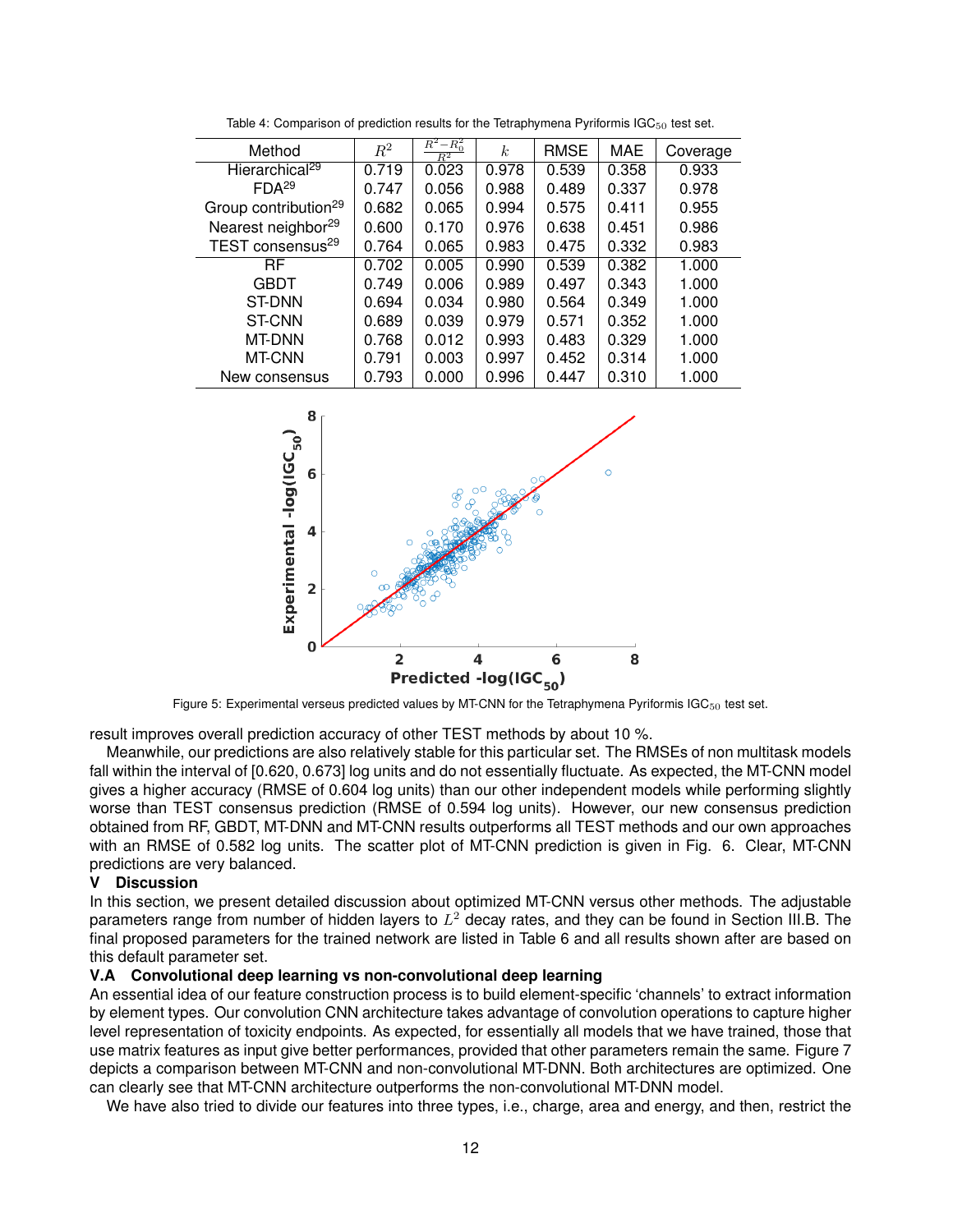<span id="page-12-2"></span>

| Method                         | $R^2$ | $R^2 - R_0^2$<br>$_{\rm R^2}$ | k.    | <b>RMSE</b> | <b>MAE</b> | Coverage |
|--------------------------------|-------|-------------------------------|-------|-------------|------------|----------|
| Hierarchical <sup>29</sup>     | 0.578 | 0.184                         | 0.969 | 0.650       | 0.460      | 0.876    |
| FDA <sup>29</sup>              | 0.557 | 0.238                         | 0.953 | 0.657       | 0.474      | 0.984    |
| Nearest neighbor <sup>29</sup> | 0.557 | 0.243                         | 0.961 | 0.656       | 0.477      | 0.993    |
| TEST consensus <sup>29</sup>   | 0.626 | 0.235                         | 0.959 | 0.594       | 0.431      | 0.984    |
| <b>RF</b>                      | 0.592 | 0.010                         | 1.000 | 0.620       | 0.464      | 0.997    |
| GBDT                           | 0.578 | 0.002                         | 0.991 | 0.627       | 0.476      | 0.997    |
| ST-DNN                         | 0.550 | 0.039                         | 0.987 | 0.662       | 0.456      | 0.997    |
| <b>ST-CNN</b>                  | 0.540 | 0.050                         | 0.986 | 0.673       | 0.456      | 0.997    |
| MT-DNN                         | 0.586 | 0.023                         | 0.994 | 0.630       | 0.453      | 0.997    |
| MT-CNN                         | 0.612 | 0.008                         | 0.998 | 0.604       | 0.437      | 0.997    |
| New consensus                  | 0.636 | 0.001                         | 1.002 | 0.582       | 0.432      | 0.997    |

Table 5: Comparison of prediction results for the Oral rat  $LD_{50}$  test set.

<span id="page-12-3"></span>

<span id="page-12-4"></span>Figure 6: Experimental verseus predicted values by MT-CNN for the oral rat  $LD_{50}$  test set.

| Table 6: Proposed parameters for MT-CNN. |  |  |  |  |  |
|------------------------------------------|--|--|--|--|--|
|                                          |  |  |  |  |  |
| 2000, 1000, 1000                         |  |  |  |  |  |
|                                          |  |  |  |  |  |
| $10^{-6}$                                |  |  |  |  |  |
| 0.010                                    |  |  |  |  |  |
| 0.90                                     |  |  |  |  |  |
|                                          |  |  |  |  |  |

convolution within each type of features. The resulting MT-CNN architecture behaves similarly to the present one.

## <span id="page-12-0"></span>**V.B Multi-task CNN vs single-task CNN**

One major motivation for multi-task learning is to gain information from related tasks. Given a set of parameters, multi-task learning is capable of predicting results for 4 different QSAR tasks. It turns out that the size of a training set plays an important role on the extent to which our predictions can benefit from multi-task learning. For medium to large sized sets, namely  $LC_{50}$ , IGC $_{50}$  and  $LD_{50}$  sets, multi-task architecture offers a substantial improvement over single-task models. Nevertheless, when a limited number of molecules is available  $(LC_{50}$ -DM set), the results significantly favor multi-task models, which indicates that there exists shared information across related tasks that can benefit prediction accuracy. A detailed comparison of multi-task deep learning models and single-task deep learning models can be found in Section [IV.](#page-8-1)

## <span id="page-12-1"></span>**V.C The effect of parameter selection for MT-CNN.**

Different sets of parameters were explored to optimize the proposed MT-CNN architecture. The first parameter that we would like to tune is the number of neurons per layer. We construct neural networks with 100, 500,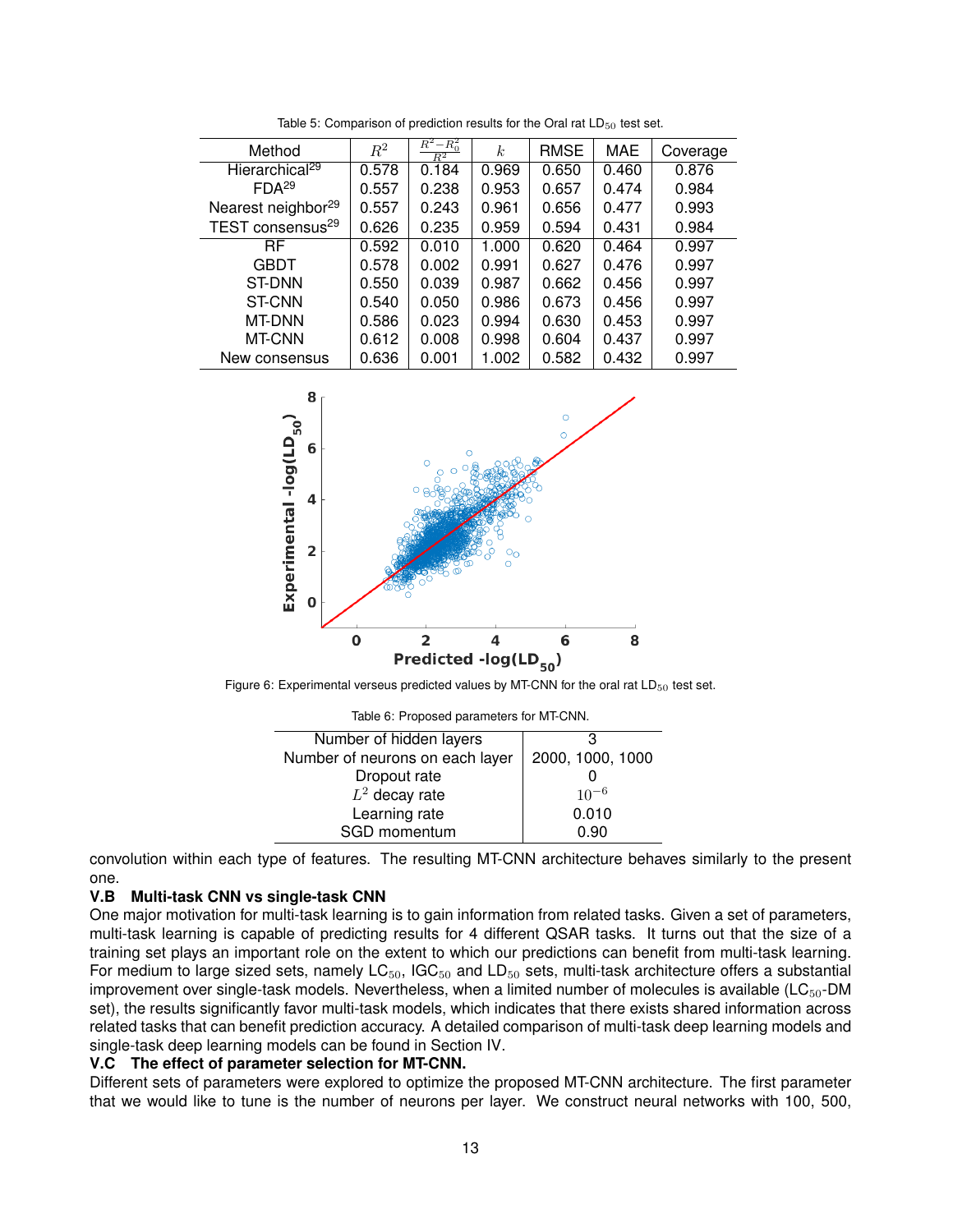<span id="page-13-0"></span>

Figure 7: The results of deep learning architectures with or without convolutional operations.

<span id="page-13-1"></span>



and 1000 neurons on each of the three layers (here the number of layers is set to 3 for simplicity). It is worthy to mention that the ensemble result of the smallest number of neurons, namely 100 neurons per layer, gives the best results as Fig. [8](#page-13-1) shows. The underlying reason is that each individual model generates predictions with higher bias and variance, which are offset by averaging. In contrast, since the individual model of larger networks is of lower bias and variance, the average turns out to be slightly worse. Next we built networks with 2, 3 and 4 hidden layers followed by fully-connected output layers. As shown in Fig. [8,](#page-13-1) increasing the number of hidden layers does not necessarily improve the prediction accuracy, indicating that sufficient neurons on each layer have successfully captured the underlying representation of toxicity endpoints.

Secondly, we would like to explore the impact of dropout rate and  $L^2$  decay on MT-CNN predictions, which are two ways to avoid network overfitting. When no dropout or low dropout rate is applied, the results do not have significant differences. When dropout rate is increased to 50 %, however, the model gives worse predictions as compared to other models, which indicates a high information loss. As for  $L^2$  decay, it is somehow surprising to see that there does not seem to exist noticeable improvement across different parametrizations. A possible explanation is that learning from multiple data sets helps to adjust weights of networks within a reasonable range and prevent weights from growing out of control.

Third, it is also interesting to know how learning rate and SGD momentum can affect the overall performance of models. As Fig. [10](#page-14-1) shows, there is no significant difference between different combinations of learning rates and SGD momentum. It indicates that after a sufficient number of training epochs, the gradient of the network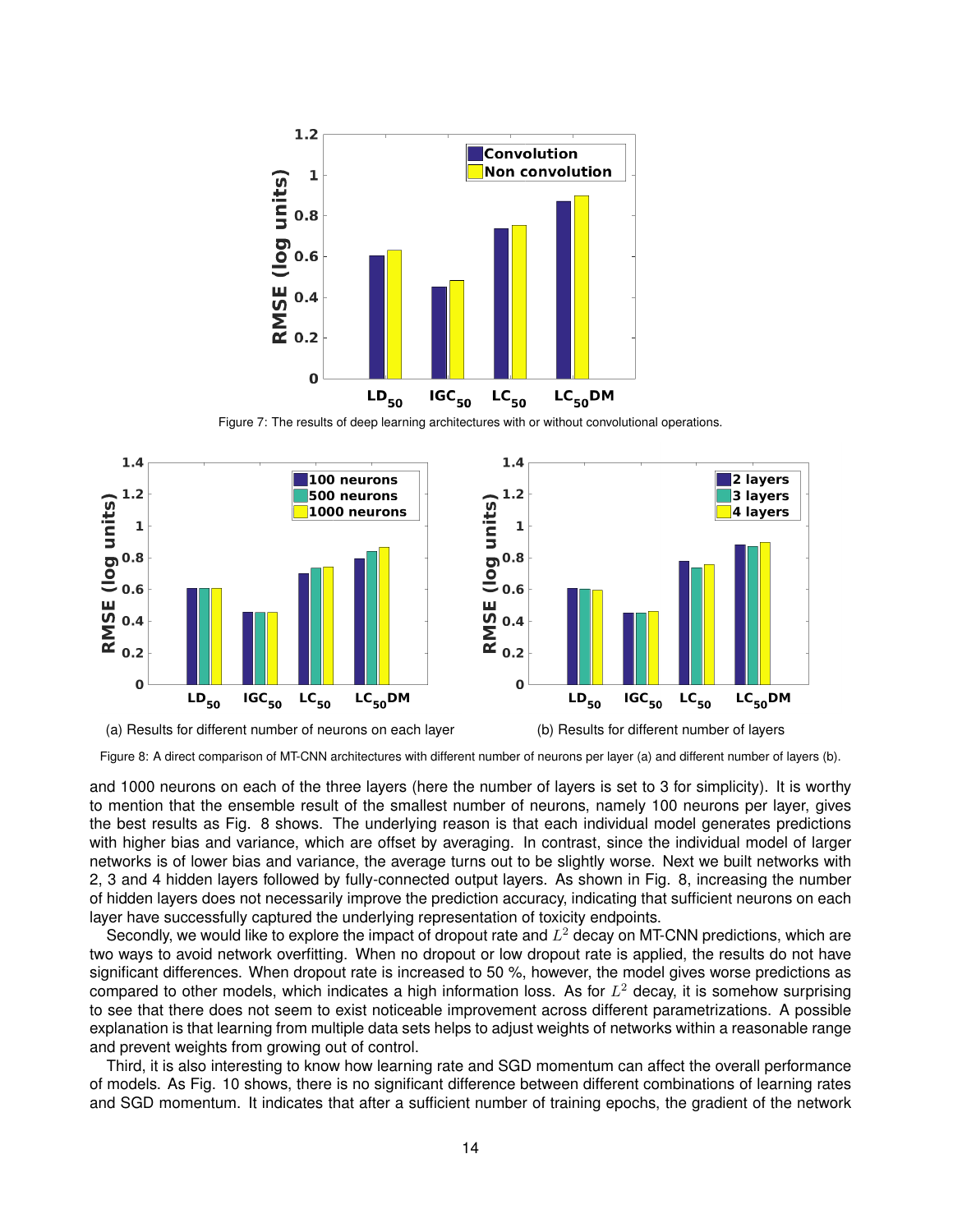

Figure 9: A direct comparison of MT-CNN architectures with different drop rates and  $L^2$  decay rates.

<span id="page-14-1"></span>

Figure 10: A direct comparison of architectures with different learning rates and SGD momentum.

parameters starts to converge to the same location and, as a result, the trained networks yield very similar predictions.

# <span id="page-14-0"></span>**VI Conclusion**

Toxicity refers to the degree of damage a substance on an organism, such as an animal, bacterium, or plant, and can be measured experimentally on various targets. However, experimental measurement of toxicity is typically expensive and time consuming, in addition to potential ethic concerns. Theoretical prediction of toxicity has become a useful alternative in pharmacology and environmental science. A wide variety of methods has been developed for toxicity prediction in the past. The performances of these methods depend not only on the descriptors, but also on machine learning algorithms, which makes the model evaluation a difficult task. In particular, typical deep learning algorithms appear to offer little or no conceptual understanding of their prediction results. In this work, we construct a common set of microscopic features based on well established physical models to examine the performance of various deep neural network (DNN) and convolutional neural network (CNN) approaches (i.e., multi-task (MT) and single-task (ST) DNN and CNN models) and two ensemble methods (i.e., random forest (RF) and gradient boosting decision tree (GBDT)). Comparison has also been made to the state-of-art approaches given in the literature [Toxicity Estimation Software Tool](https://www.epa.gov/chemical-research/toxicity-estimation-software-tool-test ) (TEST)<sup>[29](#page-16-15)</sup> listed by United States Environmental Protection Agency.

Four toxicity data sets, i.e., 96 hour fathead minnow LC $_{50}$  data set (LC $_{50}$  set), 48 hour Daphnia magna LC $_{50}$ data set (LC<sub>50</sub>-DM set), 40 hour Tetrahymena pyriformis IGC<sub>50</sub> data set (IGC<sub>50</sub> set), and oral rat LD<sub>50</sub> data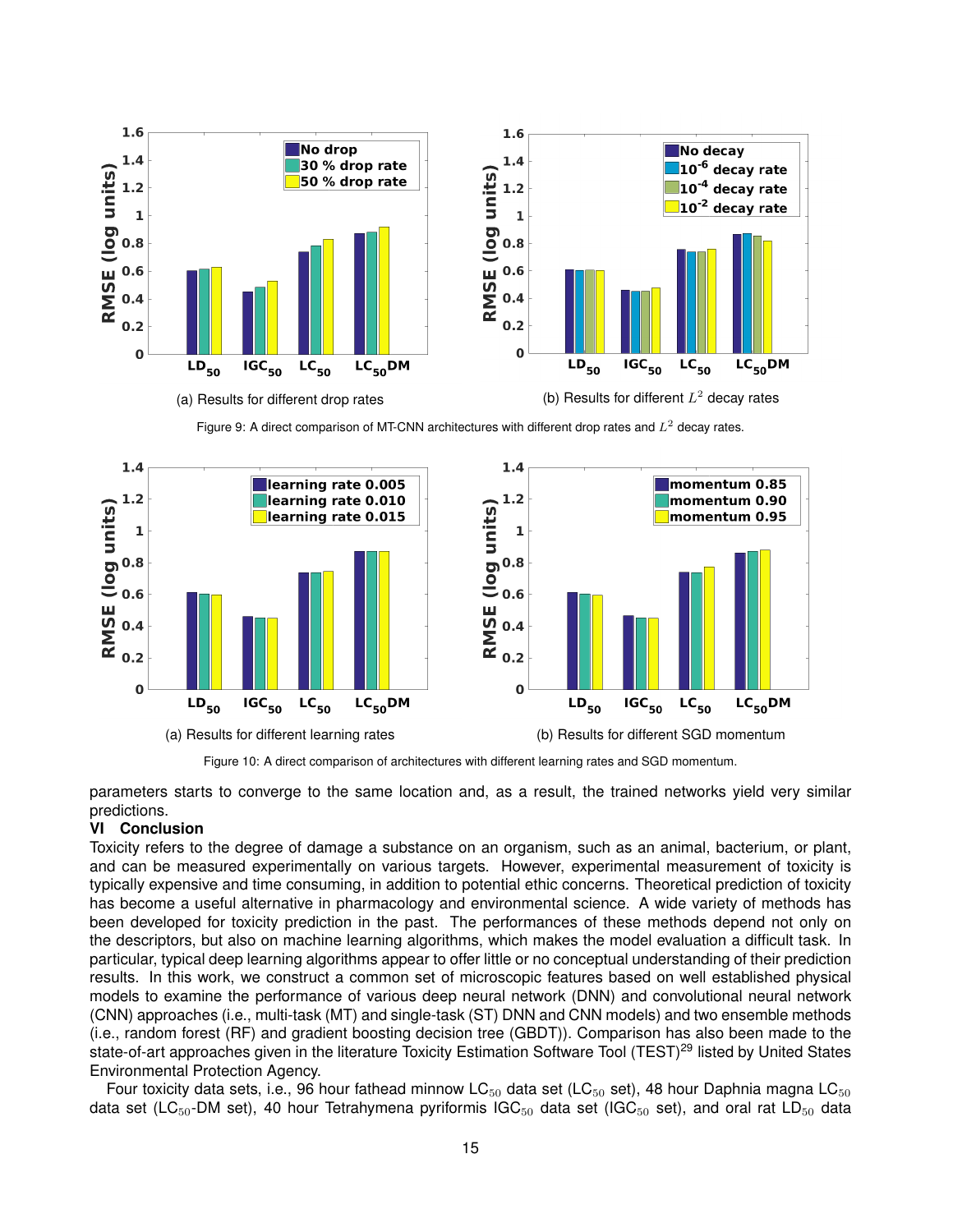set (LD<sub>50</sub> set), are used in the present TEST study. Our numerical experiments indicate the follows. First, ST neural networks, including ST-CNN and ST-DNN, have similar performance over all the data sets. Similarly two ensemble methods, i.e., RF and GBDT, deliver a similar level of accuracy. Two MT models, MT-DNN and MT-CNN also have a similar level of accuracy, while MT-CNN slightly outperforms MT-DNN in all cases. Second, RF and GBDT are typically more accurate than ST-CNN and ST-DNN. However, MT deep learning algorithms are typically more accurate than ensemble methods. Third, MT-CNN outperforms all the other independent methods in terms of accuracy for all test sets studied. Finally, new state-of-the-art results for these toxicity problems are established either by MT-CNN or by new consensus predictions built from RF, GBDT, MT-DNN and MT-CNN results.

It is worthy to note that since the proposed methods are built only from three types of microscopic features (i.e., charges, surface areas and free energies), they have the highest coverage among all the existing methods compared, indicating their boarder applicability to practical toxicity analysis and prediction.

## **Acknowledgments**

This work was supported in part by NSF Grant IIS-1302285 and MSU Center for Mathematical Molecular Biosciences Initiative.

## **References**

- <span id="page-15-0"></span>[1] Omar Deeb and Mohammad Goodarzi. In silico quantitative structure toxicity relationship of chemical compounds: some case studies. *Current drug safety*, 7(4):289–297, 2012.
- <span id="page-15-1"></span>[2] Gregory W Kauffman and Peter C Jurs. QSAR and k-nearest neighbor classification analysis of selective cyclooxygenase-2 inhibitors using topologically-based numerical descriptors. *Journal of chemical information and computer sciences*, 41(6):1553–1560, 2001.
- <span id="page-15-2"></span>[3] Subhash Ajmani, Kamalakar Jadhav, and Sudhir A Kulkarni. Three-dimensional QSAR using the k-nearest neighbor method and its interpretation. *Journal of chemical information and modeling*, 46(1):24–31, 2006.
- <span id="page-15-3"></span>[4] Hongzong Si, Tao Wang, Kejun Zhang, Yun-Bo Duan, Shuping Yuan, Aiping Fu, and Zhide Hu. Quantitative structure activity relationship model for predicting the depletion percentage of skin allergic chemical substances of glutathione. *Analytica chimica acta*, 591(2):255–264, 2007.
- <span id="page-15-4"></span>[5] Hongying Du, Jie Wang, Zhide Hu, Xiaojun Yao, and Xiaoyun Zhang. Prediction of fungicidal activities of rice blast disease based on least-squares support vector machines and project pursuit regression. *Journal of agricultural and food chemistry*, 56(22):10785–10792, 2008.
- <span id="page-15-5"></span>[6] Vladimir Svetnik, Andy Liaw, Christopher Tong, J Christopher Culberson, Robert P Sheridan, and Bradley P Feuston. Random forest: a classification and regression tool for compound classification and QSAR modeling. *Journal of chemical information and computer sciences*, 43(6):1947–1958, 2003.
- <span id="page-15-6"></span>[7] Peixun Liu and Wei Long. Current mathematical methods used in qsar/qspr studies. *International journal of molecular sciences*, 10(5):1978–1998, 2009.
- <span id="page-15-7"></span>[8] Rich Caruana. Multitask learning. In *Learning to learn*, pages 95–133. Springer, 1998.
- <span id="page-15-8"></span>[9] Christian Widmer and Gunnar Rätsch. Multitask learning in computational biology. In *ICML Unsupervised and Transfer Learning*, pages 207–216, 2012.
- <span id="page-15-9"></span>[10] Qian Xu and Qiang Yang. A survey of transfer and multitask learning in bioinformatics. *Journal of Computing Science and Engineering*, 5(3):257–268, 2011.
- <span id="page-15-10"></span>[11] Yann LeCun, Yoshua Bengio, and Geoffrey Hinton. Deep learning. *Nature*, 521(7553):436–444, 2015.
- <span id="page-15-11"></span>[12] Jürgen Schmidhuber. Deep learning in neural networks: An overview. *Neural networks*, 61:85–117, 2015.
- <span id="page-15-12"></span>[13] George E Dahl, Dong Yu, Li Deng, and Alex Acero. Context-dependent pre-trained deep neural networks for large-vocabulary speech recognition. *IEEE Transactions on Audio, Speech, and Language Processing*, 20(1):30–42, 2012.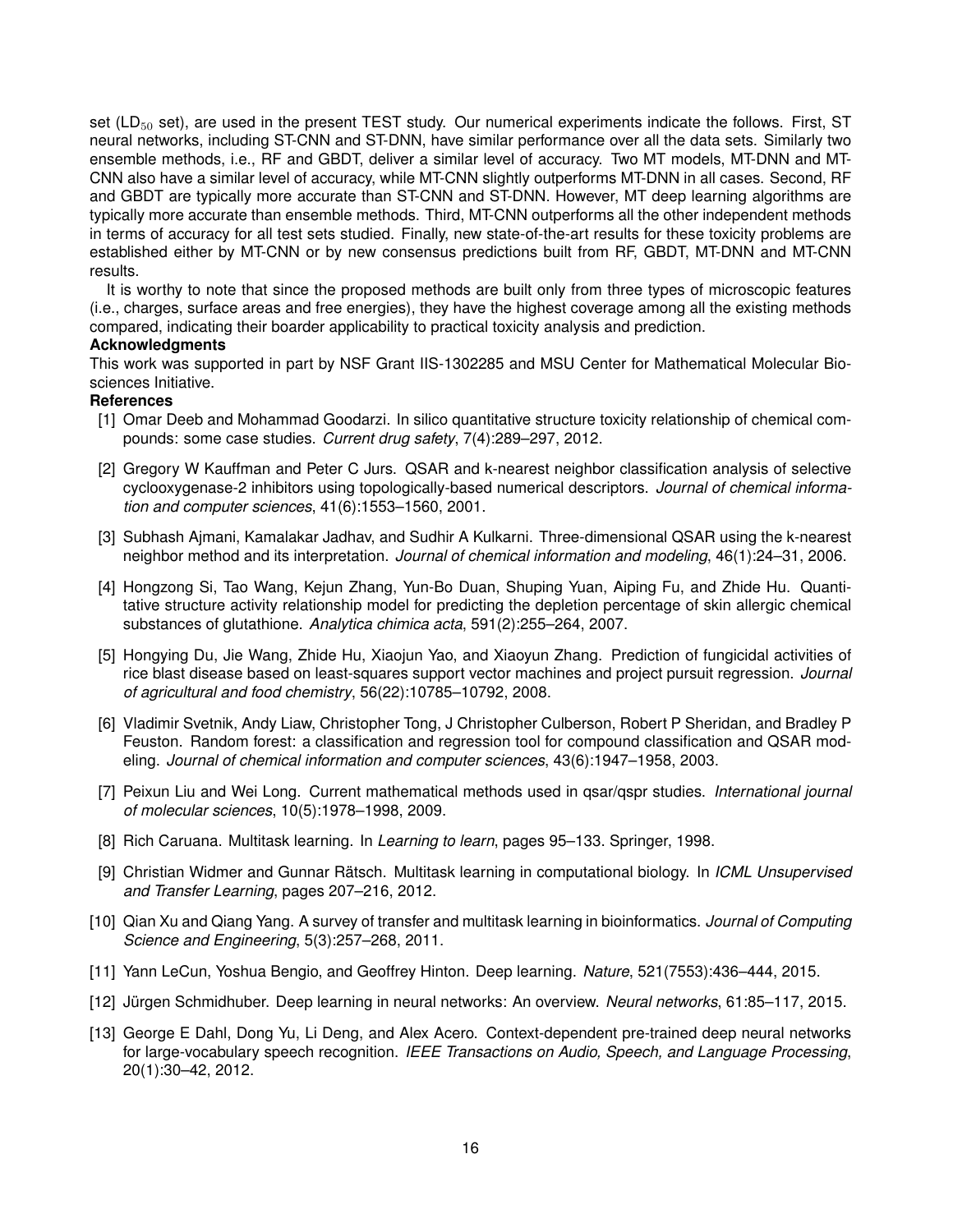- <span id="page-16-0"></span>[14] Li Deng, Geoffrey Hinton, and Brian Kingsbury. New types of deep neural network learning for speech recognition and related applications: An overview. In *Acoustics, Speech and Signal Processing (ICASSP), 2013 IEEE International Conference on*, pages 8599–8603. IEEE, 2013.
- <span id="page-16-1"></span>[15] Richard Socher, Yoshua Bengio, and Christopher D Manning. Deep learning for nlp (without magic). In *Tutorial Abstracts of ACL 2012*, pages 5–5. Association for Computational Linguistics, 2012.
- <span id="page-16-2"></span>[16] Ilya Sutskever, Oriol Vinyals, and Quoc V Le. Sequence to sequence learning with neural networks. In *Advances in neural information processing systems*, pages 3104–3112, 2014.
- <span id="page-16-3"></span>[17] George E Dahl, Navdeep Jaitly, and Ruslan Salakhutdinov. Multi-task neural networks for qsar predictions. *arXiv preprint arXiv:1406.1231*, 2014.
- <span id="page-16-4"></span>[18] Junshui Ma, Robert P Sheridan, Andy Liaw, George E Dahl, and Vladimir Svetnik. Deep neural nets as a method for quantitative structure–activity relationships. *Journal of chemical information and modeling*, 55(2):263–274, 2015.
- <span id="page-16-5"></span>[19] Andreas Mayr, Günter Klambauer, Thomas Unterthiner, and Sepp Hochreiter. DeepTox: toxicity prediction using deep learning. *Frontiers in Environmental Science*, 3:80, 2016.
- <span id="page-16-6"></span>[20] Bharath Ramsundar, Steven Kearnes, Patrick Riley, Dale Webster, David Konerding, and Vijay Pande. Massively multitask networks for drug discovery. *arXiv preprint arXiv:1502.02072*, 2015.
- <span id="page-16-7"></span>[21] Bao Wang, Zhixiong Zhao, Duc D Nguyen, and G. W. Wei. Feature functional theory - binding predictor (FFT-BP) for the blind prediction of binding free energy. *Theoretical Chemistry Accounts*, accepted 2017.
- <span id="page-16-8"></span>[22] Junmei Wang, Wei Wang, Peter A Kollman, and David A Case. Automatic atom type and bond type perception in molecular mechanical calculations. *Journal of molecular graphics and modelling*, 25(2):247–260, 2006.
- <span id="page-16-9"></span>[23] Junmei Wang, Romain M Wolf, James W Caldwell, Peter A Kollman, and David A Case. Development and testing of a general amber force field. *Journal of computational chemistry*, 25(9):1157–1174, 2004.
- <span id="page-16-10"></span>[24] Beibei Liu, Bao Wang, Rundong Zhao, Yiying Tong, and Guo Wei Wei. ESES: software for Eulerian solvent excluded surface. *Journal of Computational Chemistry*, 38:446–466, 2017.
- <span id="page-16-11"></span>[25] Duan Chen, Zhan Chen, Changjun Chen, W. H. Geng, and G. W. Wei. MIBPB: A software package for electrostatic analysis. *J. Comput. Chem.*, 32:657 – 670, 2011.
- <span id="page-16-12"></span>[26] Bao Wang, Chengzhang Wang, K. D. Wu, and G. W. Wei. Feature functional theory - solvation predictor (FFT-SP) for the blind prediction of solvation free energy. *Journal of Computational Chemistry*, submitted 2017.
- <span id="page-16-13"></span>[27] Z. X. Cang and G. W. Wei. Topological fingerprints reveal protein-ligand binding mechanism . *Submitted, PNAS*, 2017.
- <span id="page-16-14"></span>[28] F. Pedregosa, G. Varoquaux, A. Gramfort, V. Michel, B. Thirion, O. Grisel, M. Blondel, P. Prettenhofer, R. Weiss, V. Dubourg, J. Vanderplas, A. Passos, D. Cournapeau, M. Brucher, M. Perrot, and E. Duchesnay. Scikit-learn: Machine learning in Python. *Journal of Machine Learning Research*, 12:2825–2830, 2011.
- <span id="page-16-15"></span>[29] T. Martin. *User's Guide for T.E.S.T. (version 4.2) (Toxicity Estimation Software Tool): A Program to Estimate Toxicity from Molecular Structure*.
- <span id="page-16-16"></span>[30] Kevin S Akers, Glendon D Sinks, and T Wayne Schultz. Structure–toxicity relationships for selected halogenated aliphatic chemicals. *Environmental Toxicology and Pharmacology*, 7(1):33–39, 1999.
- <span id="page-16-17"></span>[31] Hao Zhu, Alexander Tropsha, Denis Fourches, Alexandre Varnek, Ester Papa, Paola Gramatica, Tomas Oberg, Phuong Dao, Artem Cherkasov, and Igor V Tetko. Combinatorial qsar modeling of chemical toxicants tested against tetrahymena pyriformis. *Journal of Chemical Information and Modeling*, 48(4):766–784, 2008.